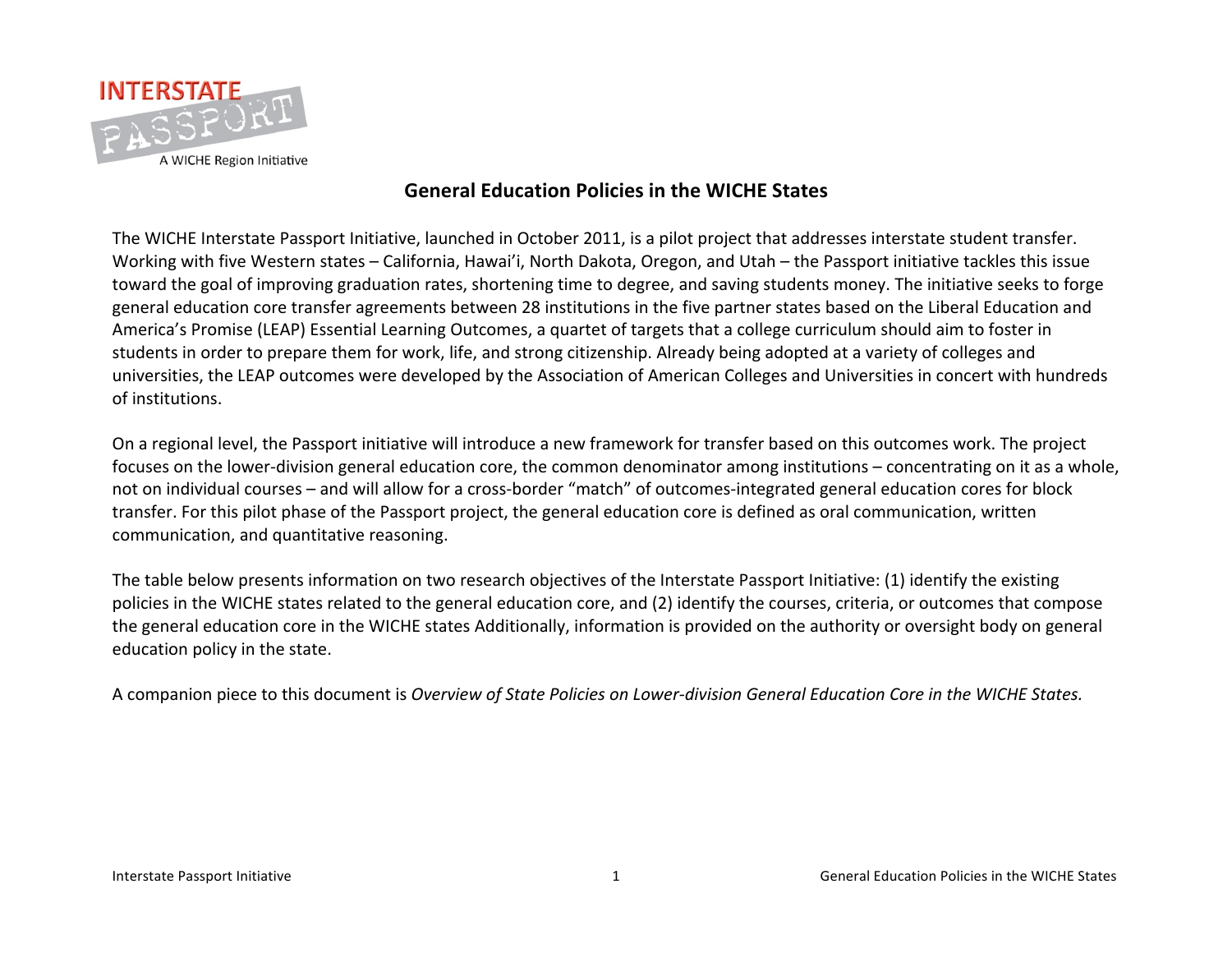## **General Education Policies in the WICHE States**

Abbreviations: GE = general education
LD = lower division
UD = upper division

|                                                                                                        | <b>Tied to</b>     |                                                            | <b>Lower-division General</b>                                                                                                                                                                                                                                                                                                                                                                                                                                                                                                                                                                                                       |                                                                                                                                                                                                                                                                                                                                                                                                                                                                                                                                                                                                                                                                                                                                                                                                                                                                                                                                                                                                                                                                                                                                                                                                                                                                                                                                                                                                                                                                                                                                                                                                                                                                                   |
|--------------------------------------------------------------------------------------------------------|--------------------|------------------------------------------------------------|-------------------------------------------------------------------------------------------------------------------------------------------------------------------------------------------------------------------------------------------------------------------------------------------------------------------------------------------------------------------------------------------------------------------------------------------------------------------------------------------------------------------------------------------------------------------------------------------------------------------------------------|-----------------------------------------------------------------------------------------------------------------------------------------------------------------------------------------------------------------------------------------------------------------------------------------------------------------------------------------------------------------------------------------------------------------------------------------------------------------------------------------------------------------------------------------------------------------------------------------------------------------------------------------------------------------------------------------------------------------------------------------------------------------------------------------------------------------------------------------------------------------------------------------------------------------------------------------------------------------------------------------------------------------------------------------------------------------------------------------------------------------------------------------------------------------------------------------------------------------------------------------------------------------------------------------------------------------------------------------------------------------------------------------------------------------------------------------------------------------------------------------------------------------------------------------------------------------------------------------------------------------------------------------------------------------------------------|
| <b>Statewide</b>                                                                                       | <b>LEAP</b>        | <b>Gen Ed Core</b>                                         | <b>Education Courses/Curriculum</b>                                                                                                                                                                                                                                                                                                                                                                                                                                                                                                                                                                                                 | <b>Policies/Specifics/Background</b>                                                                                                                                                                                                                                                                                                                                                                                                                                                                                                                                                                                                                                                                                                                                                                                                                                                                                                                                                                                                                                                                                                                                                                                                                                                                                                                                                                                                                                                                                                                                                                                                                                              |
| <b>GE Core?</b>                                                                                        | ELO <sub>s</sub> ? | # Credits                                                  |                                                                                                                                                                                                                                                                                                                                                                                                                                                                                                                                                                                                                                     |                                                                                                                                                                                                                                                                                                                                                                                                                                                                                                                                                                                                                                                                                                                                                                                                                                                                                                                                                                                                                                                                                                                                                                                                                                                                                                                                                                                                                                                                                                                                                                                                                                                                                   |
| <b>ALASKA</b>                                                                                          |                    |                                                            |                                                                                                                                                                                                                                                                                                                                                                                                                                                                                                                                                                                                                                     |                                                                                                                                                                                                                                                                                                                                                                                                                                                                                                                                                                                                                                                                                                                                                                                                                                                                                                                                                                                                                                                                                                                                                                                                                                                                                                                                                                                                                                                                                                                                                                                                                                                                                   |
|                                                                                                        |                    | Daniel Julius, Vice President, Academic Affairs & Research |                                                                                                                                                                                                                                                                                                                                                                                                                                                                                                                                                                                                                                     |                                                                                                                                                                                                                                                                                                                                                                                                                                                                                                                                                                                                                                                                                                                                                                                                                                                                                                                                                                                                                                                                                                                                                                                                                                                                                                                                                                                                                                                                                                                                                                                                                                                                                   |
| <b>Office of Academic Affairs</b>                                                                      |                    |                                                            |                                                                                                                                                                                                                                                                                                                                                                                                                                                                                                                                                                                                                                     | PART X. ACADEMIC POLICY: Chapter 10.02. Academic Administrative Organization                                                                                                                                                                                                                                                                                                                                                                                                                                                                                                                                                                                                                                                                                                                                                                                                                                                                                                                                                                                                                                                                                                                                                                                                                                                                                                                                                                                                                                                                                                                                                                                                      |
| University of Alaska                                                                                   |                    |                                                            |                                                                                                                                                                                                                                                                                                                                                                                                                                                                                                                                                                                                                                     | PART X. ACADEMIC POLICY: Chapter 10.04. Academic Programs                                                                                                                                                                                                                                                                                                                                                                                                                                                                                                                                                                                                                                                                                                                                                                                                                                                                                                                                                                                                                                                                                                                                                                                                                                                                                                                                                                                                                                                                                                                                                                                                                         |
| (907) 450-8018, Fax: (907) 450-8002<br>PART X. ACADEMIC POLICY: Chapter 10.06. Academic Program Review |                    |                                                            |                                                                                                                                                                                                                                                                                                                                                                                                                                                                                                                                                                                                                                     |                                                                                                                                                                                                                                                                                                                                                                                                                                                                                                                                                                                                                                                                                                                                                                                                                                                                                                                                                                                                                                                                                                                                                                                                                                                                                                                                                                                                                                                                                                                                                                                                                                                                                   |
| Daniel.julius@alaska.edu                                                                               |                    |                                                            |                                                                                                                                                                                                                                                                                                                                                                                                                                                                                                                                                                                                                                     |                                                                                                                                                                                                                                                                                                                                                                                                                                                                                                                                                                                                                                                                                                                                                                                                                                                                                                                                                                                                                                                                                                                                                                                                                                                                                                                                                                                                                                                                                                                                                                                                                                                                                   |
| No                                                                                                     | No                 | 34 course credits                                          | Categories for the Common Core of<br>General Education, minimum<br>requirements for baccalaureate<br>degrees:<br><b>Written Communication Skills:</b><br>6 credits<br><b>Oral Communication Skills:</b><br>3 credits<br>Humanities/Social Sciences:<br>15 credits<br>Mathematics<br>At least 3 credits in the Arts<br>• At least 3 credits in General<br><b>Humanities</b><br>• At least 6 credits in the Social<br>Sciences, 2 from different<br>disciplines<br>Quantitative Skills, Natural Sciences:<br>10 credits<br>At least 3 credits in Mathematics<br>At least 4 credits in the Natural<br>Sciences, including a laboratory | P10.04.040. General Education Requirements.<br>University general education requirements will provide a nucleus of a<br>broad cultural background that includes a critical awareness of the<br>human heritage, of the challenging requirements and opportunities of<br>the present and future, and of the complexities and possibilities of the<br>human mind and personality. Each major academic unit (MAU) will<br>have a common core of general education requirements consisting of<br>a minimum of 34 credits of coursework distributed among categories<br>as described in the accompanying university regulation. This core will<br>be the minimal requirements for the general education curriculum for<br>baccalaureate degrees. The definitions of distribution categories for<br>the common core of general education requirements and the<br>distribution of credit among these categories will be established by<br>university regulation, following review by the faculty and the MAU<br>chief academic officers and the recommendation of the chancellors.<br>P10.04.062. General Education Coursework Transfer.<br>A. The general education requirements for each university and<br>community college will include a common core of coursework<br>constructed in part to facilitate transfer of general education credit<br>among the universities and community colleges.<br>B. A student who has completed the general education requirements<br>at one university system university or community college and transfers<br>to another system university or community college will be considered<br>to have completed the general education requirements at all |
|                                                                                                        |                    |                                                            |                                                                                                                                                                                                                                                                                                                                                                                                                                                                                                                                                                                                                                     | University of Alaska universities and community colleges.                                                                                                                                                                                                                                                                                                                                                                                                                                                                                                                                                                                                                                                                                                                                                                                                                                                                                                                                                                                                                                                                                                                                                                                                                                                                                                                                                                                                                                                                                                                                                                                                                         |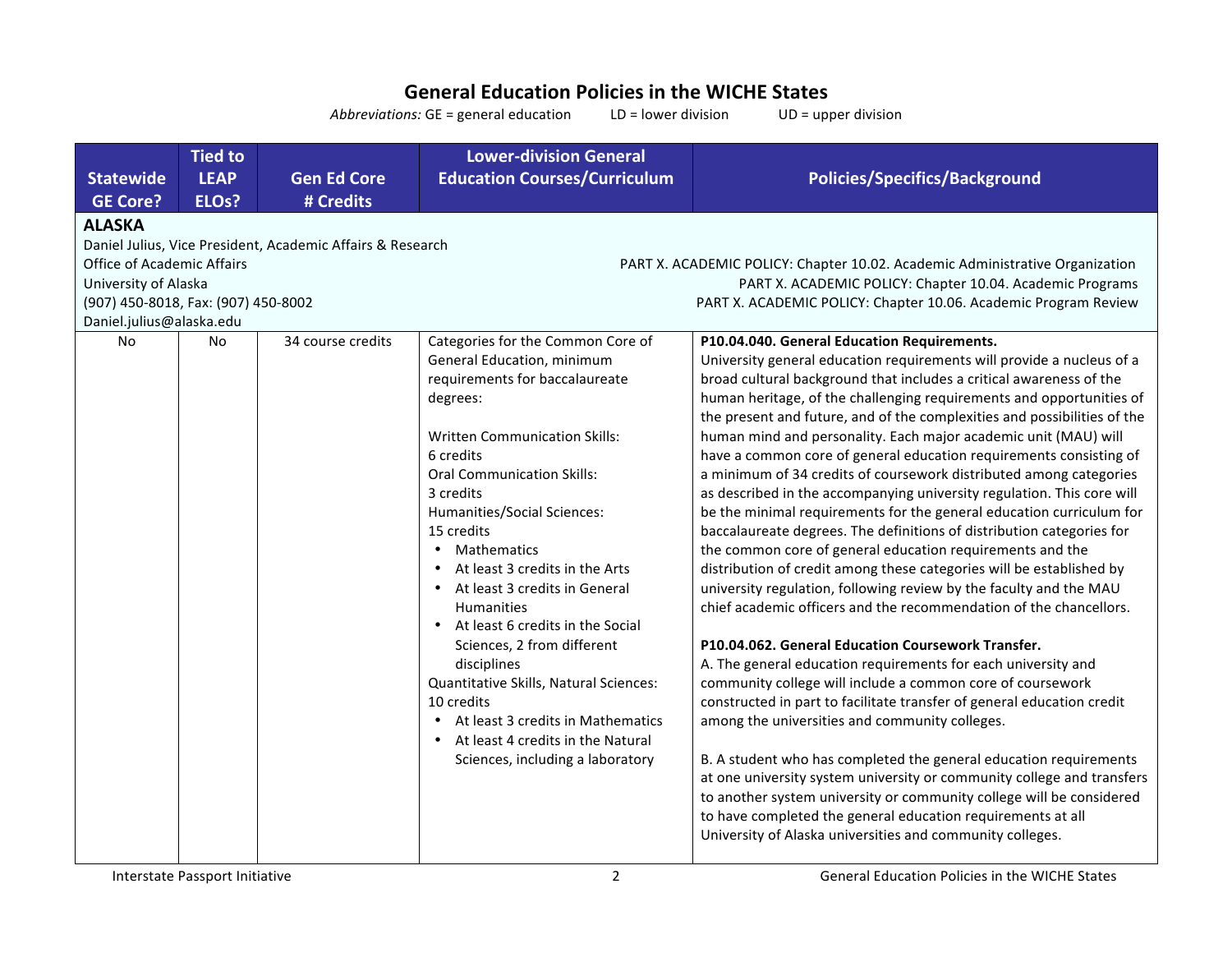| <b>Statewide</b><br><b>GE Core?</b>                                                                                   | <b>Tied to</b><br><b>LEAP</b><br>ELO <sub>s</sub> ? | <b>Gen Ed Core</b><br># Credits | <b>Lower-division General</b><br><b>Education Courses/Curriculum</b>                                                                                                                                                                                                                                                                                                                                                                                                                                                                                                                                                      | <b>Policies/Specifics/Background</b>                                                                                                                                                                                                                                                                                                                                                                                                                                                                                                                                                                                                                                                                                                                                                                                                                                                                                                                                                                                                                                                                                                                                                                                                                                                                                                                                                                                                                                               |
|-----------------------------------------------------------------------------------------------------------------------|-----------------------------------------------------|---------------------------------|---------------------------------------------------------------------------------------------------------------------------------------------------------------------------------------------------------------------------------------------------------------------------------------------------------------------------------------------------------------------------------------------------------------------------------------------------------------------------------------------------------------------------------------------------------------------------------------------------------------------------|------------------------------------------------------------------------------------------------------------------------------------------------------------------------------------------------------------------------------------------------------------------------------------------------------------------------------------------------------------------------------------------------------------------------------------------------------------------------------------------------------------------------------------------------------------------------------------------------------------------------------------------------------------------------------------------------------------------------------------------------------------------------------------------------------------------------------------------------------------------------------------------------------------------------------------------------------------------------------------------------------------------------------------------------------------------------------------------------------------------------------------------------------------------------------------------------------------------------------------------------------------------------------------------------------------------------------------------------------------------------------------------------------------------------------------------------------------------------------------|
| Alaska<br>(cont.)                                                                                                     |                                                     |                                 |                                                                                                                                                                                                                                                                                                                                                                                                                                                                                                                                                                                                                           | C. A student who has completed some of the general education<br>requirements at one university system university or community<br>college will have those credits count toward fulfillment of the same<br>categories of general education requirements outlined in the common<br>core at all University of Alaska universities and community colleges.<br>This applies even if there is no directly matching coursework at the<br>institution to which the student transfers. This statement will be<br>published in each university and community college catalog.                                                                                                                                                                                                                                                                                                                                                                                                                                                                                                                                                                                                                                                                                                                                                                                                                                                                                                                 |
| <b>ARIZONA</b>                                                                                                        |                                                     |                                 |                                                                                                                                                                                                                                                                                                                                                                                                                                                                                                                                                                                                                           |                                                                                                                                                                                                                                                                                                                                                                                                                                                                                                                                                                                                                                                                                                                                                                                                                                                                                                                                                                                                                                                                                                                                                                                                                                                                                                                                                                                                                                                                                    |
| Dr. Carol Spencer, Executive Director<br>Academic Program Steering Committee<br>(480) 731-8781, carol.spencer@asu.edu |                                                     |                                 |                                                                                                                                                                                                                                                                                                                                                                                                                                                                                                                                                                                                                           | www.aztransfer.com/AGEC_Requirements_Overview<br>www.apascaz.org                                                                                                                                                                                                                                                                                                                                                                                                                                                                                                                                                                                                                                                                                                                                                                                                                                                                                                                                                                                                                                                                                                                                                                                                                                                                                                                                                                                                                   |
| Yes                                                                                                                   | <b>No</b>                                           | 35-37 semester credits          | Arizona General Education Curriculum<br>(AGEC):<br><b>Freshman Composition</b><br>$\bullet$<br><b>Mathematics</b><br>$\bullet$<br><b>Arts and Humanities</b><br>Social and Behavioral Sciences<br>$\bullet$<br><b>Physical and Biological Sciences</b><br>$\bullet$<br>options (these will vary by<br>community college and AGEC<br>completed)<br>Special requirements (completion<br>$\bullet$<br>of AGEC includes courses that meet<br>the following requirements):<br>Intensive Writing and Critical<br>Inquiry<br>Ethnic/Race/Gender Awareness<br>Global/International or<br>$\bullet$<br><b>Historical Awareness</b> | Based on the Transfer General Education Core Curriculum, which<br>intended to go beyond course-by-course articulation by creating a 41<br>semester-credit block of courses that any student could transfer, as a<br>block, to meet the lower division university general education<br>requirements at Arizona's public universities.<br>AGEC-A = 35 semester-credit LDGE curriculum block that fulfills the<br>LDGE requirements of liberal arts majors.<br>AGEC-B = 35 semester-credit LDGE curriculum block that fulfills the<br>LDGE requirements of business majors.<br>AGEC-S = 35 semester-credit LDGE curriculum block that fulfills the<br>LDGE requirements of majors with more stringent mathematics and<br>mathematics-based science requirements.<br>Completion of the AGEC will fulfill LDGE requirements at all Arizona<br>public community colleges and universities and will be fully applicable<br>to the baccalaureate degree. The certified AGEC is transferable from<br>one Arizona public community college to another Arizona public<br>community college as well as from an Arizona public community<br>college to an Arizona public university.<br>The AGEC is reviewed and monitored each academic year by the<br>General Education Articulation Task Force (GEATF), comprised of<br>representatives from each Arizona public community college district<br>and university. The GEATF reports to the Academic Program<br>Articulation Steering Committee. |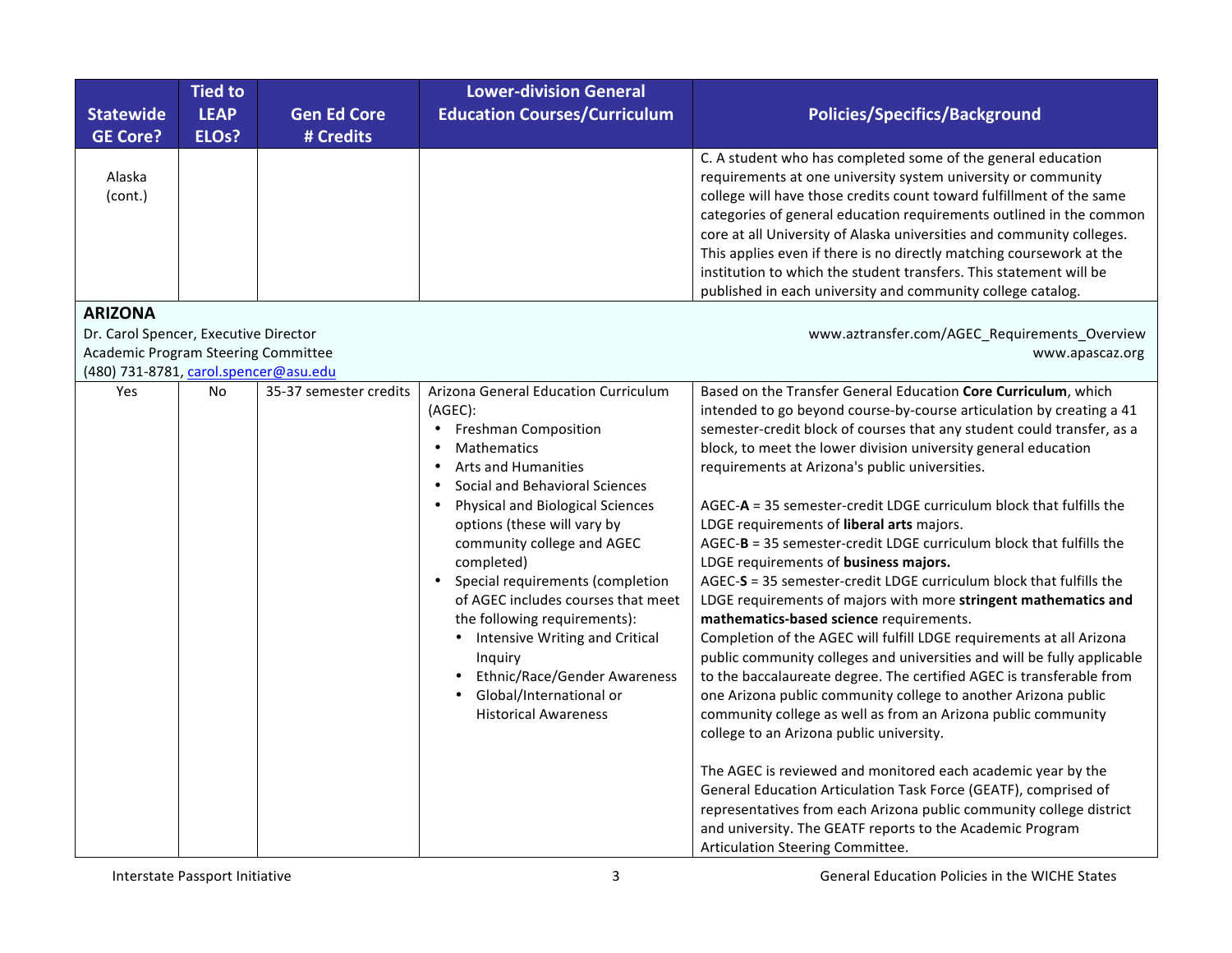|                                         | <b>Tied to</b>     |                                                               | <b>Lower-division General</b>                                                                                                      |                                                                                                                                            |
|-----------------------------------------|--------------------|---------------------------------------------------------------|------------------------------------------------------------------------------------------------------------------------------------|--------------------------------------------------------------------------------------------------------------------------------------------|
| <b>Statewide</b>                        | <b>LEAP</b>        | <b>Gen Ed Core</b>                                            | <b>Education Courses/Curriculum</b>                                                                                                | <b>Policies/Specifics/Background</b>                                                                                                       |
| <b>GE Core?</b>                         | ELO <sub>s</sub> ? | # Credits                                                     |                                                                                                                                    |                                                                                                                                            |
| <b>CALIFORNIA</b>                       |                    |                                                               |                                                                                                                                    |                                                                                                                                            |
| CCCCO, Academic Affairs: (916) 322-6881 |                    | CSU, Academic Programs and Policy: (562) 951-4722             |                                                                                                                                    | Education Code: http://codes.lp.findlaw.com/cacode/EDC/3/d5/40/9.2/1/s66720<br>http://codes.lp.findlaw.com/cacode/EDC/3/d5/40/9.2/1/s66721 |
|                                         |                    | California State University: www.calstate.edu/eo/EO-1065.html |                                                                                                                                    |                                                                                                                                            |
| UCOP, Academic Affairs: (510) 987-9020  |                    |                                                               |                                                                                                                                    |                                                                                                                                            |
|                                         |                    |                                                               | University of California: www.universityofcalifornia.edu/admissions/transfer/requirements/additional-requirements/igetc/index.html |                                                                                                                                            |
| Yes                                     | Yes                |                                                               | Three pathways to complete Lower-                                                                                                  | <b>General Education Requirements:</b>                                                                                                     |
|                                         |                    |                                                               | Division Gen Ed (LDGE):                                                                                                            | Every baccalaureate candidate who has not completed either the                                                                             |
|                                         |                    |                                                               |                                                                                                                                    | IGETC or UC-campus pathway shall complete the CSU General                                                                                  |
|                                         |                    |                                                               | Fulfillment of CSU General<br>1.                                                                                                   | Education Breadth requirements, totaling a minimum of 48 semester                                                                          |
|                                         |                    |                                                               | <b>Education Breadth Requirements,</b>                                                                                             | units or 72 quarter units.                                                                                                                 |
|                                         |                    |                                                               | including completion of an upper-                                                                                                  |                                                                                                                                            |
|                                         |                    |                                                               | division requirement consisting of a                                                                                               | CAL. EDC. CODE § 66720: See, also, CAL. EDC. CODE § 66721                                                                                  |
|                                         |                    |                                                               | minimum of 9 semester units or 12                                                                                                  | California Code - Section 66720                                                                                                            |
|                                         |                    |                                                               | quarter units at the CSU campus<br>granting the baccalaureate degree.                                                              | The Board of Governors of the California Community Colleges, the<br>Regents of the University of California, and the Trustees of the       |
|                                         |                    |                                                               |                                                                                                                                    | California State University, with appropriate consultation with the                                                                        |
|                                         |                    |                                                               |                                                                                                                                    | Academic Senates of the respective segments, shall jointly develop,                                                                        |
|                                         |                    | 39 semester units                                             | CSU GE Breadth Requirements: lower-                                                                                                | maintain, and disseminate a common core curriculum in general                                                                              |
|                                         |                    | lower division plus 9                                         | division, 39 semester units (58.5 quarter                                                                                          | education courses for the purposes of transfer. Any person who has                                                                         |
|                                         |                    | upper division                                                | units) pattern. Transfer students must                                                                                             | successfully completed the transfer core curriculum shall be deemed                                                                        |
|                                         |                    | semester units                                                | take specified courses in:                                                                                                         | to have thereby completed all lower division general education                                                                             |
|                                         |                    | $= 48$ total                                                  | • Area A - English Language                                                                                                        | requirements for the University of California and the California State                                                                     |
|                                         |                    |                                                               | <b>Communication and Critical</b>                                                                                                  | University.                                                                                                                                |
|                                         |                    |                                                               | <b>Thinking</b>                                                                                                                    |                                                                                                                                            |
|                                         |                    |                                                               | • Area $B$ $-$ Scientific Inquiry and                                                                                              | Each CSU campus shall define its GE student learning outcomes to fit                                                                       |
|                                         |                    |                                                               | <b>Quantitative Reasoning</b>                                                                                                      | within the framework of the four "Essential Learning Outcomes"                                                                             |
|                                         |                    |                                                               | Area C - Arts and Humanities                                                                                                       | drawn from the Liberal Education and American Promise (LEAP)                                                                               |
|                                         |                    |                                                               | Area D - Social Sciences                                                                                                           | campaign, an initiative of the Association of American Colleges and                                                                        |
|                                         |                    |                                                               | Area $E -$ Lifelong Learning and<br>$\bullet$<br>Self-Development                                                                  | Universities.                                                                                                                              |
|                                         |                    |                                                               |                                                                                                                                    | <b>LEAP Essential Learning Outcomes Framework</b>                                                                                          |
|                                         |                    | 34 semester units                                             | 2.<br>Intersegmental General Education                                                                                             | 1. Knowledge of Human Cultures and the Physical and Natural World                                                                          |
|                                         |                    | lower division plus 9                                         | Transfer Curriculum (IGETC), as                                                                                                    | 2. Intellectual and Practical Skills                                                                                                       |
|                                         |                    | upper division                                                | certified by a California community                                                                                                | 3. Personal and Social Responsibility                                                                                                      |
|                                         |                    | semester units                                                | college, plus a minimum of 9 upper-                                                                                                | 4. Integrative Learning                                                                                                                    |
|                                         |                    | $= 43$ total                                                  | division semester units or 12 upper-                                                                                               |                                                                                                                                            |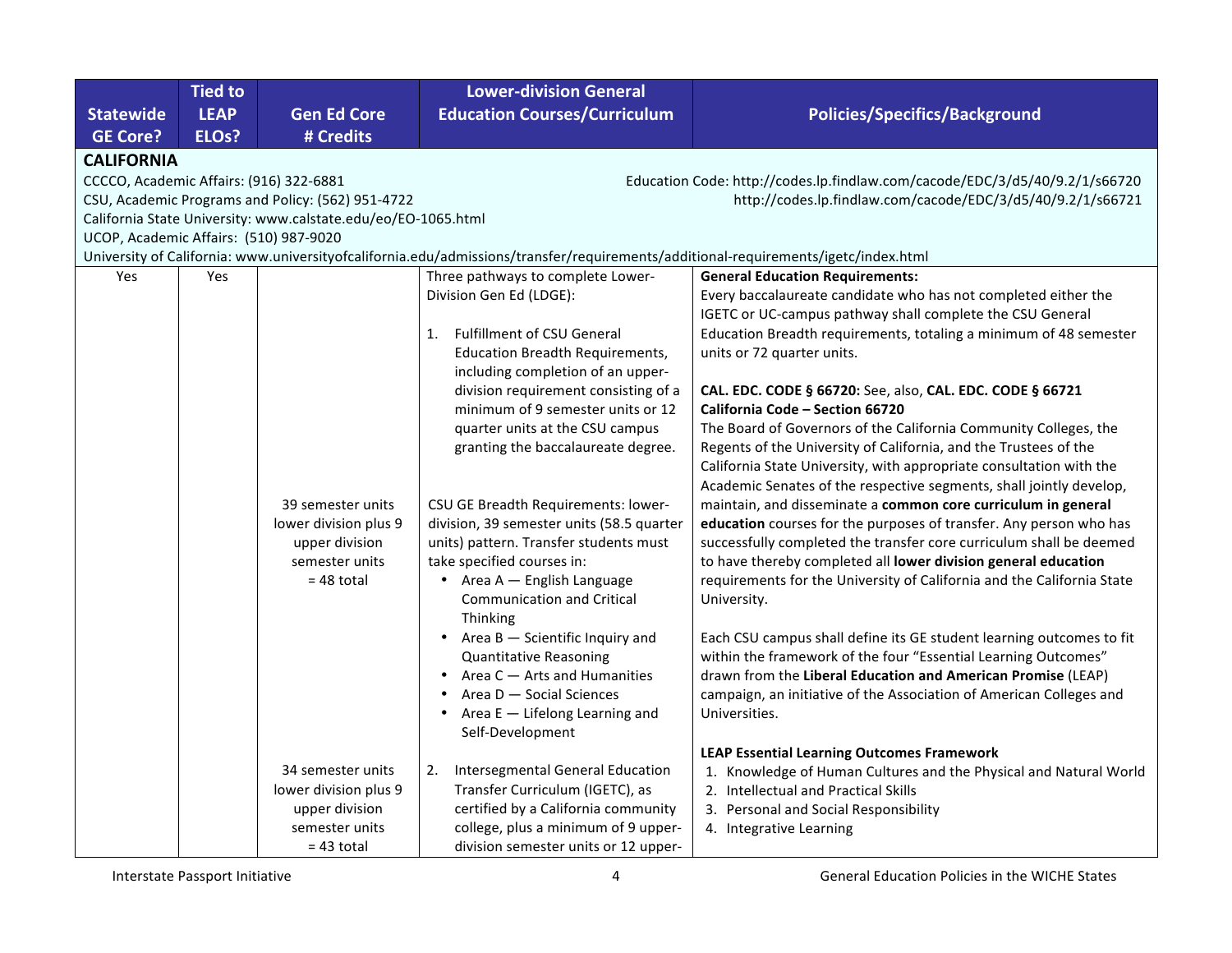|                                     | <b>Tied to</b><br><b>LEAP</b> |                                 | <b>Lower-division General</b>                                                                                                                                                                                                                                                                                                                                                                                                                                                                                                                                                      |                                                                                                         |
|-------------------------------------|-------------------------------|---------------------------------|------------------------------------------------------------------------------------------------------------------------------------------------------------------------------------------------------------------------------------------------------------------------------------------------------------------------------------------------------------------------------------------------------------------------------------------------------------------------------------------------------------------------------------------------------------------------------------|---------------------------------------------------------------------------------------------------------|
| <b>Statewide</b><br><b>GE Core?</b> | ELO <sub>s</sub> ?            | <b>Gen Ed Core</b><br># Credits | <b>Education Courses/Curriculum</b>                                                                                                                                                                                                                                                                                                                                                                                                                                                                                                                                                | <b>Policies/Specifics/Background</b>                                                                    |
| California<br>(cont.)               |                               |                                 | division quarter units at the CSU<br>campus granting the baccalaureate<br>degree.                                                                                                                                                                                                                                                                                                                                                                                                                                                                                                  | Within the LEAP Essential Learning Outcomes framework, campuses<br>may identify more specific outcomes. |
|                                     |                               |                                 | IGETC subject & unit requirements:<br>English Communication: 2 courses<br>Math Concepts/Quantitative<br>Reasoning: 1 course<br>• Arts & Humanities: 3 courses<br>Social & Behavioral Science: 3<br>courses<br>Physical & Biological Science: 2<br>courses<br>Language other than English:<br>Proficiency                                                                                                                                                                                                                                                                           |                                                                                                         |
|                                     |                               |                                 | 11 courses total (34 semester units)<br>3. University of California (UC)<br>Campus lower-division: Completion<br>of lower-division general education<br>requirements of a University of<br>California campus, as certified by<br>that campus, plus a minimum of 9<br>upper-division semester units or 12<br>upper-division quarter units at the<br>CSU campus granting the<br>baccalaureate degree.<br>Implementation of this alternative<br>is contingent on development of a<br>formal agreement between the<br>California State University and the<br>University of California. |                                                                                                         |
|                                     |                               |                                 | Public university, 13 LDGE courses:<br>4 for upper division<br>Math/Quantitative reasoning<br><b>Critical Thinking</b><br>$\bullet$                                                                                                                                                                                                                                                                                                                                                                                                                                                |                                                                                                         |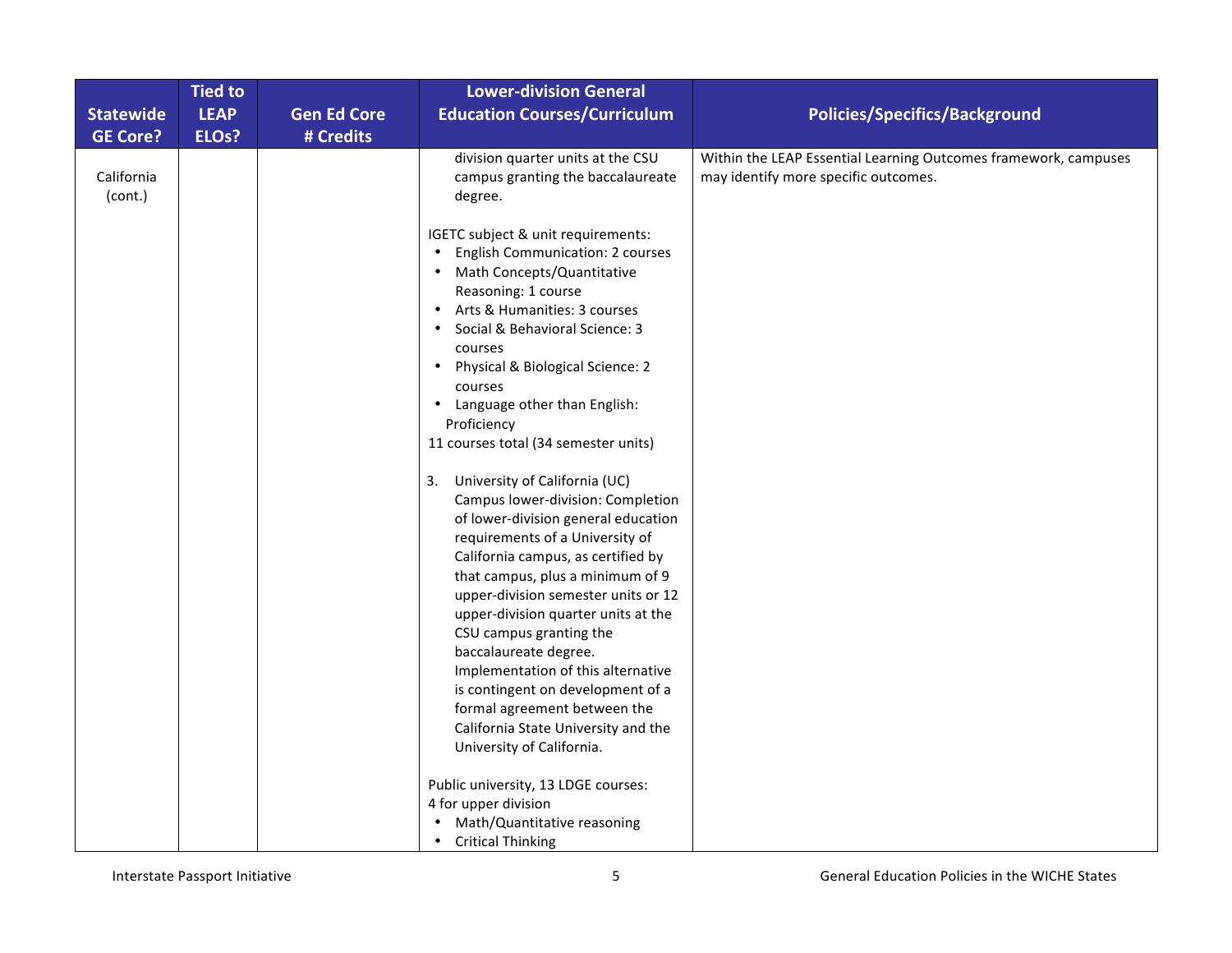| <b>Statewide</b><br><b>GE Core?</b>     | <b>Tied to</b><br><b>LEAP</b><br>ELO <sub>s</sub> ? | <b>Gen Ed Core</b><br># Credits                                  | <b>Lower-division General</b><br><b>Education Courses/Curriculum</b>                                                                                                                                       | <b>Policies/Specifics/Background</b>                                                                                                           |
|-----------------------------------------|-----------------------------------------------------|------------------------------------------------------------------|------------------------------------------------------------------------------------------------------------------------------------------------------------------------------------------------------------|------------------------------------------------------------------------------------------------------------------------------------------------|
| California<br>(cont.)                   |                                                     |                                                                  | <b>Written Communication</b><br>Oral Communication (not IGETC)<br>$\bullet$<br>9 other CSU lower-division courses:<br>Science (2)<br>Humanities and Arts (3)<br>Social Science (3)<br>Self-development (1) |                                                                                                                                                |
| <b>COLORADO</b>                         |                                                     |                                                                  |                                                                                                                                                                                                            |                                                                                                                                                |
|                                         |                                                     | Ian Macgillivray, Assistant Deputy Director for Academic Affairs |                                                                                                                                                                                                            |                                                                                                                                                |
| Colorado Department of Higher Education |                                                     |                                                                  |                                                                                                                                                                                                            | http://highered.colorado.gov/Academics/Transfers/gtPathways/Criteria/competency.html                                                           |
| Yes                                     | No                                                  | Phone: (303) 866-2723  Fax: (303) 866-4266<br>31 semester hours  | The state's guaranteed General                                                                                                                                                                             | http://highered.colorado.gov/Publications/Policies/Current/i-partl.pdf<br>gtPathways Curriculum is a set of general education courses that the |
|                                         |                                                     |                                                                  | Education Curriculum is organized into                                                                                                                                                                     | state guarantees to transfer. The curriculum consists of 31 credit                                                                             |
|                                         |                                                     |                                                                  | five categories: Communication,                                                                                                                                                                            | hours of courses across 6 content areas. Receiving institutions shall                                                                          |
|                                         |                                                     |                                                                  | Mathematics, Arts and Humanities,                                                                                                                                                                          | apply guaranteed general education courses to a student's general                                                                              |
|                                         |                                                     |                                                                  | Social and Behavioral Sciences, and                                                                                                                                                                        | education or major requirements. Approved courses in gtPathways                                                                                |
|                                         |                                                     |                                                                  | Natural and Physical Sciences. To                                                                                                                                                                          | are not based on course equivalencies but meet content and                                                                                     |
|                                         |                                                     |                                                                  | complete the Colorado state                                                                                                                                                                                | competency criteria.                                                                                                                           |
|                                         |                                                     |                                                                  | guaranteed General Education Core,                                                                                                                                                                         |                                                                                                                                                |
|                                         |                                                     |                                                                  | students are required to complete up to                                                                                                                                                                    | When evaluating a transfer student's transcript, each Colorado public                                                                          |
|                                         |                                                     |                                                                  | 31 semester credit hours and earn a                                                                                                                                                                        | higher education institution will apply state guaranteed general                                                                               |
|                                         |                                                     |                                                                  | grade of C or better in each course. The                                                                                                                                                                   | education credits to its general education graduation requirements.                                                                            |
|                                         |                                                     |                                                                  | guarantee is limited to the number of                                                                                                                                                                      | Institutions may require additional general education graduation                                                                               |
|                                         |                                                     |                                                                  | semester credit hours in each General                                                                                                                                                                      | requirements beyond the 31 semester credit hours of state                                                                                      |
|                                         |                                                     |                                                                  | Education category.                                                                                                                                                                                        | guaranteed general education credits. If an institution requires less                                                                          |
|                                         |                                                     |                                                                  |                                                                                                                                                                                                            | than 31 general education credits, the institution will accept in                                                                              |
|                                         |                                                     |                                                                  | Communication, 6 credits:                                                                                                                                                                                  | transfer the full 31 credits and apply these credits toward a student's                                                                        |
|                                         |                                                     |                                                                  | Introductory Writing (GT-CO1)                                                                                                                                                                              | graduation requirements.                                                                                                                       |
|                                         |                                                     |                                                                  | Intermediate Writing (GT-CO2)                                                                                                                                                                              |                                                                                                                                                |
|                                         |                                                     |                                                                  | Advanced Writing course (GT-CO3)                                                                                                                                                                           | <b>5.00 Transfer Options</b>                                                                                                                   |
|                                         |                                                     |                                                                  | A total of 6 hours are required from the                                                                                                                                                                   | Sections 5.01, 5.02, and 5.03 describe three options for students                                                                              |
|                                         |                                                     |                                                                  | above listed courses, including either an                                                                                                                                                                  | seeking to transfer among Colorado's public institutions of higher                                                                             |
|                                         |                                                     |                                                                  | introductory course followed by an                                                                                                                                                                         | education: those students who transfer to four-year institutions after                                                                         |
|                                         |                                                     |                                                                  | intermediate, or an intermediate                                                                                                                                                                           | completing an associate of arts or associate of science degree from a                                                                          |
|                                         |                                                     |                                                                  | followed by an advanced course, as                                                                                                                                                                         | two-year institution, those students who transfer statewide                                                                                    |
|                                         |                                                     |                                                                  | required by the institution)                                                                                                                                                                               | guaranteed general education courses among any Colorado public                                                                                 |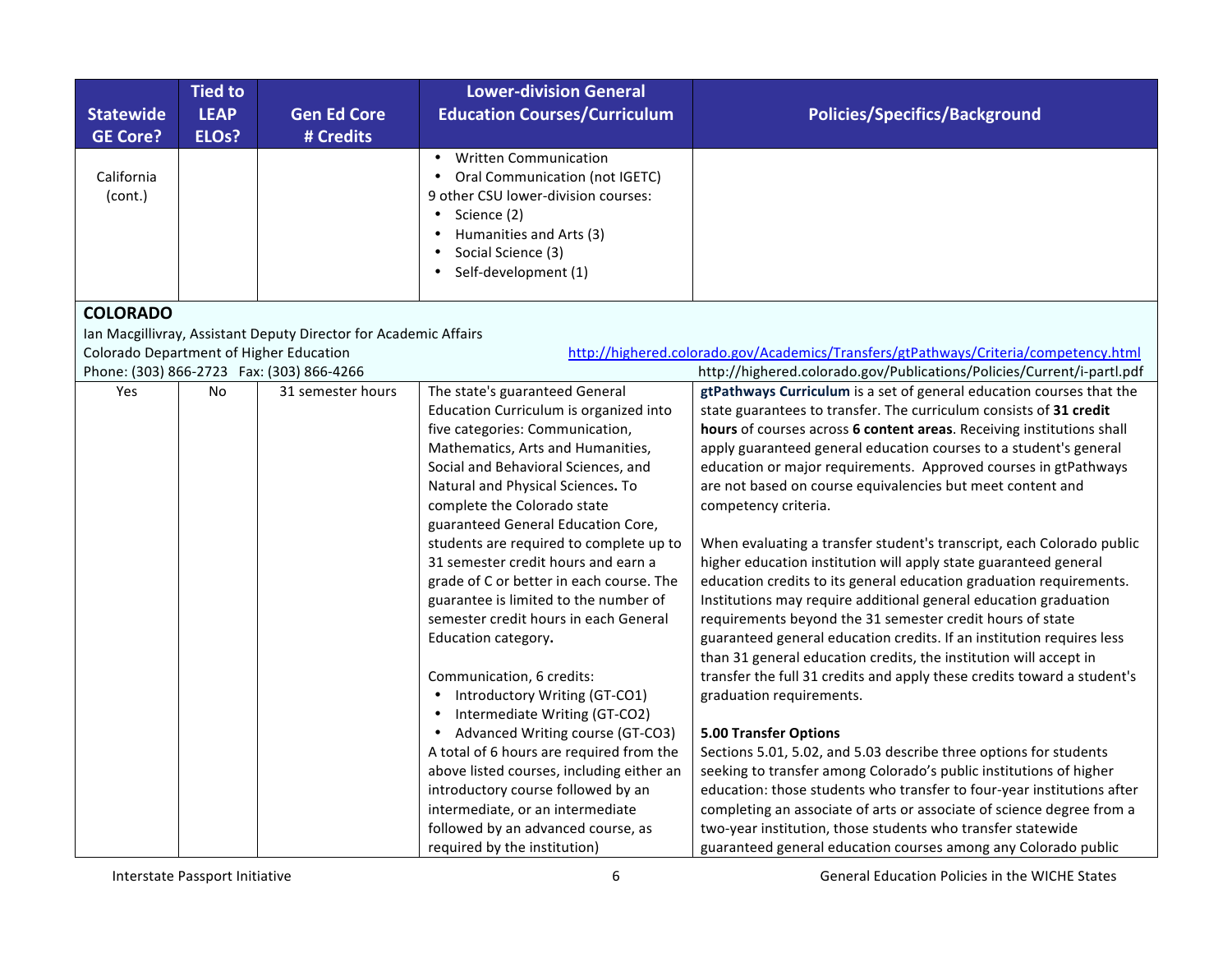|                     | <b>Tied to</b>     |                    | <b>Lower-division General</b>                                                                                                                                                                                                                                                                                                                                                                                                                                                                                                                                                                                                                                                                                                                                                                                                                                                        |                                                                                                                                                                                                                                                                                                                                                                                                                                                                                                                                                                                                                                                                                                                                                                                                                                                                                                                                                                                                                                                                                                                                                                                                                                                                                                                                                                                                                                                                                                                                                                                                                                                                                                                                                                                                                                                                                                                                                                                                                                                                             |
|---------------------|--------------------|--------------------|--------------------------------------------------------------------------------------------------------------------------------------------------------------------------------------------------------------------------------------------------------------------------------------------------------------------------------------------------------------------------------------------------------------------------------------------------------------------------------------------------------------------------------------------------------------------------------------------------------------------------------------------------------------------------------------------------------------------------------------------------------------------------------------------------------------------------------------------------------------------------------------|-----------------------------------------------------------------------------------------------------------------------------------------------------------------------------------------------------------------------------------------------------------------------------------------------------------------------------------------------------------------------------------------------------------------------------------------------------------------------------------------------------------------------------------------------------------------------------------------------------------------------------------------------------------------------------------------------------------------------------------------------------------------------------------------------------------------------------------------------------------------------------------------------------------------------------------------------------------------------------------------------------------------------------------------------------------------------------------------------------------------------------------------------------------------------------------------------------------------------------------------------------------------------------------------------------------------------------------------------------------------------------------------------------------------------------------------------------------------------------------------------------------------------------------------------------------------------------------------------------------------------------------------------------------------------------------------------------------------------------------------------------------------------------------------------------------------------------------------------------------------------------------------------------------------------------------------------------------------------------------------------------------------------------------------------------------------------------|
| <b>Statewide</b>    | <b>LEAP</b>        | <b>Gen Ed Core</b> | <b>Education Courses/Curriculum</b>                                                                                                                                                                                                                                                                                                                                                                                                                                                                                                                                                                                                                                                                                                                                                                                                                                                  | <b>Policies/Specifics/Background</b>                                                                                                                                                                                                                                                                                                                                                                                                                                                                                                                                                                                                                                                                                                                                                                                                                                                                                                                                                                                                                                                                                                                                                                                                                                                                                                                                                                                                                                                                                                                                                                                                                                                                                                                                                                                                                                                                                                                                                                                                                                        |
| <b>GE Core?</b>     | ELO <sub>s</sub> ? | # Credits          |                                                                                                                                                                                                                                                                                                                                                                                                                                                                                                                                                                                                                                                                                                                                                                                                                                                                                      |                                                                                                                                                                                                                                                                                                                                                                                                                                                                                                                                                                                                                                                                                                                                                                                                                                                                                                                                                                                                                                                                                                                                                                                                                                                                                                                                                                                                                                                                                                                                                                                                                                                                                                                                                                                                                                                                                                                                                                                                                                                                             |
| Colorado<br>(cont.) |                    |                    | Mathematics: 3 credits<br>Arts and Humanities, History, and Social<br>and Behavioral Sciences:<br>15 credits:<br>Arts and Humanities: 2 courses<br>(minimum 3 credits each):<br>• Arts and Expression (GT-AH1)<br>Literature and Humanities (GT-AH2)<br>Ways of Thinking (GT-AH3)<br>• Foreign Language (GT-AH4)<br>History - 1 course (minimum 3 credits,<br>$GT-H11)$<br>Social and Behavioral Sciences - 1<br>course (minimum 3 credits)<br>• Economic or Political Systems (GT-<br>SS1)<br>Geography (GT-SS2)<br>Human Behavior, Culture, or Social<br>Frameworks (GT-SS3)<br>If necessary to reach a minimum of 15<br>credits, select 1 additional course<br>(minimum 3 credits) in Arts and<br>Humanities, History, or Social and<br><b>Behavioral Sciences</b><br>Natural and Physical Sciences,<br>7 credits:<br>• With laboratory (GT-SC1)<br>• Without laboratory (GT-SC2) | colleges or universities, and those who transfer credits earned at area<br>vocational schools.<br>To be effective, these transfer options require certain responsibilities<br>on the part of both institutions of higher education and students. For<br>their part, area vocational schools, two-year and four-year colleges<br>and universities need to continue to advise students to help them<br>know which courses are most appropriate for their intended major<br>programs of study. And for their part, students need to consult with<br>their college advisors to make informed course decisions when<br>planning to transfer to another institution. Informed decision-making<br>is the best strategy for successfully transferring among institutions and<br>ensuring this policy's effectiveness.<br>5.02 Transfer of General Education<br>Colorado's state guaranteed general education courses are designed<br>to allow students to begin their general education courses at one<br>Colorado public higher education institution and later transfer to<br>another without loss of general education credits. That is, state<br>guaranteed general education courses may be applied to the general<br>education graduation requirement program or the graduation<br>requirements of the declared major, whichever is in the student's best<br>interest. Effective fall 2003, Colorado policy ensures that students who<br>successfully complete a state guaranteed general education course<br>will receive transfer credits applied to graduation requirements in all<br>majors at all public institutions unless a specific statewide articulation<br>agreement exists. As indicated in Section I-L-5.04 of this policy, certain<br>majors may prescribe specific courses in the major or prerequisite<br>courses that must be completed as part of the Associate of Arts or<br>Associate of Sciences degree for admission into the degree program.<br><b>Statutory Authority</b><br>The transfer policy is based on statutory authority of Colorado Revised |
|                     |                    |                    |                                                                                                                                                                                                                                                                                                                                                                                                                                                                                                                                                                                                                                                                                                                                                                                                                                                                                      | Statute 23-1-108 (7) (a); C.R.S. 23-1-108.5; C.R.S. 23-1-125; and C.R.S.<br>23-60-802.                                                                                                                                                                                                                                                                                                                                                                                                                                                                                                                                                                                                                                                                                                                                                                                                                                                                                                                                                                                                                                                                                                                                                                                                                                                                                                                                                                                                                                                                                                                                                                                                                                                                                                                                                                                                                                                                                                                                                                                      |
|                     |                    |                    |                                                                                                                                                                                                                                                                                                                                                                                                                                                                                                                                                                                                                                                                                                                                                                                                                                                                                      |                                                                                                                                                                                                                                                                                                                                                                                                                                                                                                                                                                                                                                                                                                                                                                                                                                                                                                                                                                                                                                                                                                                                                                                                                                                                                                                                                                                                                                                                                                                                                                                                                                                                                                                                                                                                                                                                                                                                                                                                                                                                             |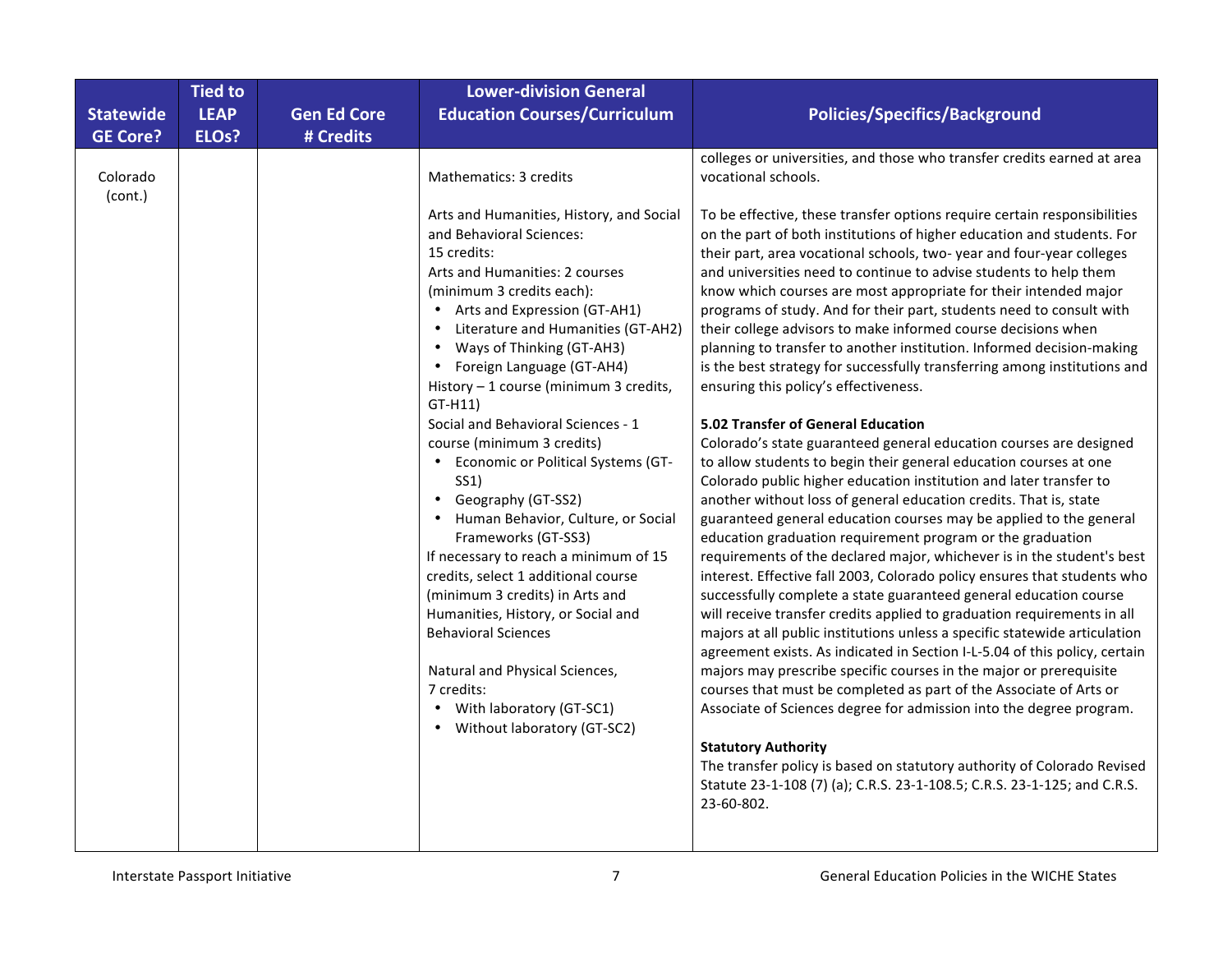|                                     | <b>Tied to</b>                              |                    | <b>Lower-division General</b>           |                                                                        |  |  |  |  |
|-------------------------------------|---------------------------------------------|--------------------|-----------------------------------------|------------------------------------------------------------------------|--|--|--|--|
| <b>Statewide</b>                    | <b>LEAP</b>                                 | <b>Gen Ed Core</b> | <b>Education Courses/Curriculum</b>     | <b>Policies/Specifics/Background</b>                                   |  |  |  |  |
| <b>GE Core?</b>                     | ELO <sub>s</sub> ?                          | # Credits          |                                         |                                                                        |  |  |  |  |
| <b>HAWAI'I</b>                      |                                             |                    |                                         |                                                                        |  |  |  |  |
|                                     | Suzette Robinson, Academic Affairs Director |                    |                                         |                                                                        |  |  |  |  |
| Office of the Vice President        |                                             |                    |                                         | https://www.hawaii.edu/gened/multicampus/multicampus.htm               |  |  |  |  |
| University of Hawai'i               |                                             |                    |                                         | http://www.hawaii.edu/apis/ep/e5/e5209.pdf                             |  |  |  |  |
| (808) 956-3870, suzetter@hawaii.edu |                                             |                    |                                         | http://www.hawaii.edu/offices/app/aa/articulation/JI_MOA.pdf           |  |  |  |  |
| Yes                                 | No                                          | 31 credits         | <b>General Education Core:</b>          | Executive Policy: University of Hawai'i System Student Transfer and    |  |  |  |  |
|                                     |                                             |                    | 31 credits total core courses           | <b>Inter-Campus Articulation</b>                                       |  |  |  |  |
|                                     |                                             |                    |                                         |                                                                        |  |  |  |  |
|                                     |                                             |                    | 12 credits "Foundation":                | General Education: Campuses' overall plans for general education are   |  |  |  |  |
|                                     |                                             |                    | 3 credits Writing                       | adopted by the Board of Regents. The intent is to ensure overall       |  |  |  |  |
|                                     |                                             |                    | 3 credits Symbolic Reasoning            | coordination of general education across UH campuses. All general      |  |  |  |  |
|                                     |                                             |                    | 6 credits Multicultural Perspectives    | education and core requirements shall be approved by the Board and     |  |  |  |  |
|                                     |                                             |                    |                                         | any changes in concept or principle must receive prior Board approval  |  |  |  |  |
|                                     |                                             |                    | 19 credits "Diversification":           | (BOR Policy Chapter 5, Section 5-12b).                                 |  |  |  |  |
|                                     |                                             |                    | 6 credits from 2 of Art, Humanities     | <b>Policies (2006)</b>                                                 |  |  |  |  |
|                                     |                                             |                    | Literature                              | 1. Academic courses that are comparable in nature, content, and level  |  |  |  |  |
|                                     |                                             |                    | 6 credits from 2 different Social       | offered by the receiving campus are transferable.                      |  |  |  |  |
|                                     |                                             |                    | Sciences                                |                                                                        |  |  |  |  |
|                                     |                                             |                    | • 7 credits of Science:                 | 2. A UH Associate in Arts degree (AA) degree is accepted as fulfilling |  |  |  |  |
|                                     |                                             |                    | o 3 credits Biology                     | lower division general education core (basic/area or foundations/      |  |  |  |  |
|                                     |                                             |                    | o 3 credits Physical Sci.               | diversification) requirements at all UH baccalaureate degree-granting  |  |  |  |  |
|                                     |                                             |                    | $\circ$ 1 credit Lab                    | institutions.                                                          |  |  |  |  |
|                                     |                                             |                    |                                         | a. In the rare case when the credits associated with a course          |  |  |  |  |
|                                     |                                             |                    | All Courses with a foundations          | fulfilling a general education requirement are not accepted for        |  |  |  |  |
|                                     |                                             |                    | designation:                            | transfer by a receiving campus, the requirement is still considered to |  |  |  |  |
|                                     |                                             |                    | • Global and Multicultural              | have been met.                                                         |  |  |  |  |
|                                     |                                             |                    | Perspectives (2009-2014)                | b. The AA fulfills lower division general education core (basic/area   |  |  |  |  |
|                                     |                                             |                    | Symbolic Reasoning (2009-2014)          | or foundations/diversification); however, students who transfer from   |  |  |  |  |
|                                     |                                             |                    | <b>Written Communication (2009-</b>     | one University of Hawaii campus to another must satisfy the general    |  |  |  |  |
|                                     |                                             |                    | 2014)                                   | education, program, degree and graduation requirements of the          |  |  |  |  |
|                                     |                                             |                    |                                         | campus from which they wish to graduate.                               |  |  |  |  |
|                                     |                                             |                    | All HCC courses that currently have a   |                                                                        |  |  |  |  |
|                                     |                                             |                    | specific general education designation: | 3. Campuses may also enter into multi-campus articulation              |  |  |  |  |
|                                     |                                             |                    | <b>Foundations courses</b>              | agreements. Such agreements involve waiver of course-by-course         |  |  |  |  |
|                                     |                                             |                    | Diversification courses                 | review by the receiving campus according to mutually agreed upon       |  |  |  |  |
|                                     |                                             |                    | Writing Intensive (WI) focus courses    | procedures. As an example, procedures are stipulated in the 2004       |  |  |  |  |
|                                     |                                             |                    | Hawai'ian, Asian, and Pacific (HAP)     | Foundations Agreement (See Appendix II and Appendix III).              |  |  |  |  |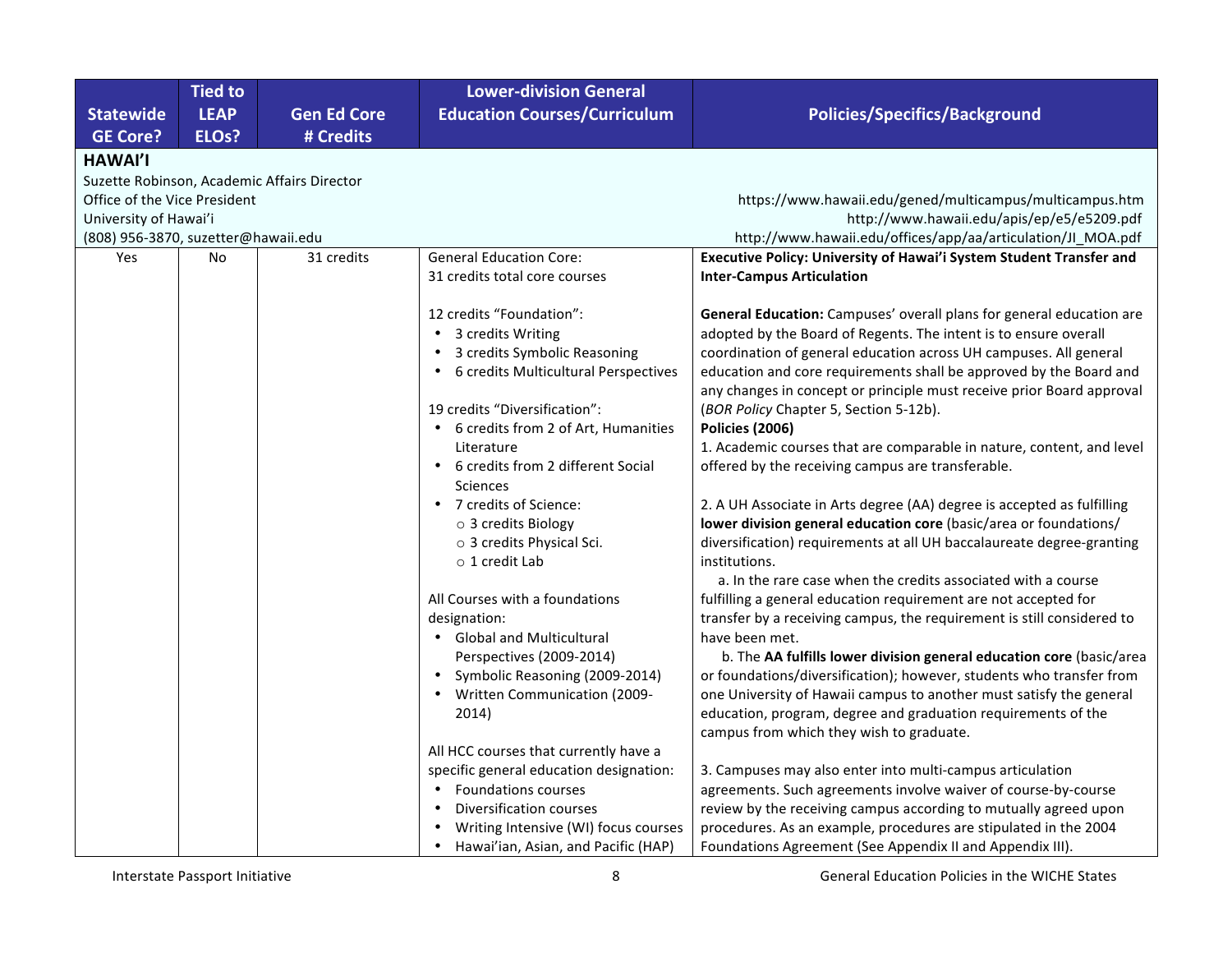| <b>Statewide</b>                     | <b>Tied to</b><br><b>LEAP</b> | <b>Gen Ed Core</b>                          | <b>Lower-division General</b><br><b>Education Courses/Curriculum</b>                                          | <b>Policies/Specifics/Background</b>                                                                                                                                                                                                                                                                                                                                                                                                                       |
|--------------------------------------|-------------------------------|---------------------------------------------|---------------------------------------------------------------------------------------------------------------|------------------------------------------------------------------------------------------------------------------------------------------------------------------------------------------------------------------------------------------------------------------------------------------------------------------------------------------------------------------------------------------------------------------------------------------------------------|
| <b>GE Core?</b>                      | ELO <sub>s</sub> ?            | # Credits                                   |                                                                                                               |                                                                                                                                                                                                                                                                                                                                                                                                                                                            |
| Hawai'i<br>(cont.)                   |                               |                                             | focus courses<br>Contemporary Ethical Issues (E)<br>$\bullet$<br>Focus courses<br>Speech courses<br>$\bullet$ | 4. With the exception of the AA degree, which fulfills admission and<br>general education core (basic/area or foundations/diversification)<br>requirements, and multi-campus articulation agreements, the final<br>authority and responsibility for determining the applicability of<br>transfer credits to specific campus requirements reside with the<br>receiving campus.                                                                              |
|                                      |                               |                                             |                                                                                                               | 10. Transfer of Previously Earned Credits. An evaluation and<br>acceptance of credits earned at a regionally accredited non-UH<br>institution by any campus within the University of Hawaii system shall<br>be accepted by any other University of Hawaii campus. However, the<br>applicability of these credits is determined by the receiving campus. All<br>UH campuses will share a transfer database and work toward a<br>common acceptable database. |
|                                      |                               |                                             |                                                                                                               | Campus general education requirements are developed cooperatively<br>by faculty and administrators. Changes that are consistent with the<br>overall plan for the campus are approved by its chancellor after<br>consultation with the Council of Chancellors.                                                                                                                                                                                              |
| <b>IDAHO</b>                         |                               |                                             |                                                                                                               |                                                                                                                                                                                                                                                                                                                                                                                                                                                            |
| Selena Grace, Chief Academic Officer |                               |                                             |                                                                                                               |                                                                                                                                                                                                                                                                                                                                                                                                                                                            |
| <b>State Board of Education</b>      |                               |                                             |                                                                                                               |                                                                                                                                                                                                                                                                                                                                                                                                                                                            |
|                                      |                               | (908) 332-1592, selena.grace@osbe.idaho.gov |                                                                                                               |                                                                                                                                                                                                                                                                                                                                                                                                                                                            |
|                                      |                               |                                             |                                                                                                               | http://www.boardofed.idaho.gov/policies/documents/policies/iii/iii_v_statewide_articulation_and_associate_degree_08-11.pdf                                                                                                                                                                                                                                                                                                                                 |
| <b>No</b>                            | <b>No</b>                     | 36 credit hours                             | Transfer Associate Degree: The LDGE                                                                           | <b>GOVERNING POLICIES AND PROCEDURES SECTION: III.</b>                                                                                                                                                                                                                                                                                                                                                                                                     |
|                                      |                               |                                             | core requirement must fit within the                                                                          | <b>POSTSECONDARY AFFAIRS SUBSECTION: V. Articulation and</b>                                                                                                                                                                                                                                                                                                                                                                                               |
|                                      |                               |                                             | following credit and course                                                                                   | Associate Degree Policy August 2011, Statewide Articulation                                                                                                                                                                                                                                                                                                                                                                                                |
|                                      |                               |                                             | requirements and must have a<br>minimum of 36 credit hours.                                                   | <b>Associate of Arts and Associate of Science Degrees</b>                                                                                                                                                                                                                                                                                                                                                                                                  |
|                                      |                               |                                             |                                                                                                               | To facilitate the transfer of students, Boise State University, Idaho<br>State University, Lewis-Clark State College, the University of Idaho, the                                                                                                                                                                                                                                                                                                         |
|                                      |                               |                                             | • Communications: 2 credits                                                                                   | College of Southern Idaho, North Idaho College, and the College of                                                                                                                                                                                                                                                                                                                                                                                         |
|                                      |                               |                                             | English Composition: 3-6 credits                                                                              | Western Idaho, shall individually and jointly honor the terms of this                                                                                                                                                                                                                                                                                                                                                                                      |
|                                      |                               |                                             | Behavioral/Social Science: 6 credits                                                                          | statewide articulation policy.                                                                                                                                                                                                                                                                                                                                                                                                                             |
|                                      |                               |                                             | Humanities, Fine Arts, and Foreign                                                                            |                                                                                                                                                                                                                                                                                                                                                                                                                                                            |
|                                      |                               |                                             | Language: 6 credits                                                                                           | Associate of Arts and Associate of Science Degrees: Students who                                                                                                                                                                                                                                                                                                                                                                                           |
|                                      |                               |                                             | • Natural Science: 7 credits                                                                                  | complete requirements for the Associate of Arts or Associate of                                                                                                                                                                                                                                                                                                                                                                                            |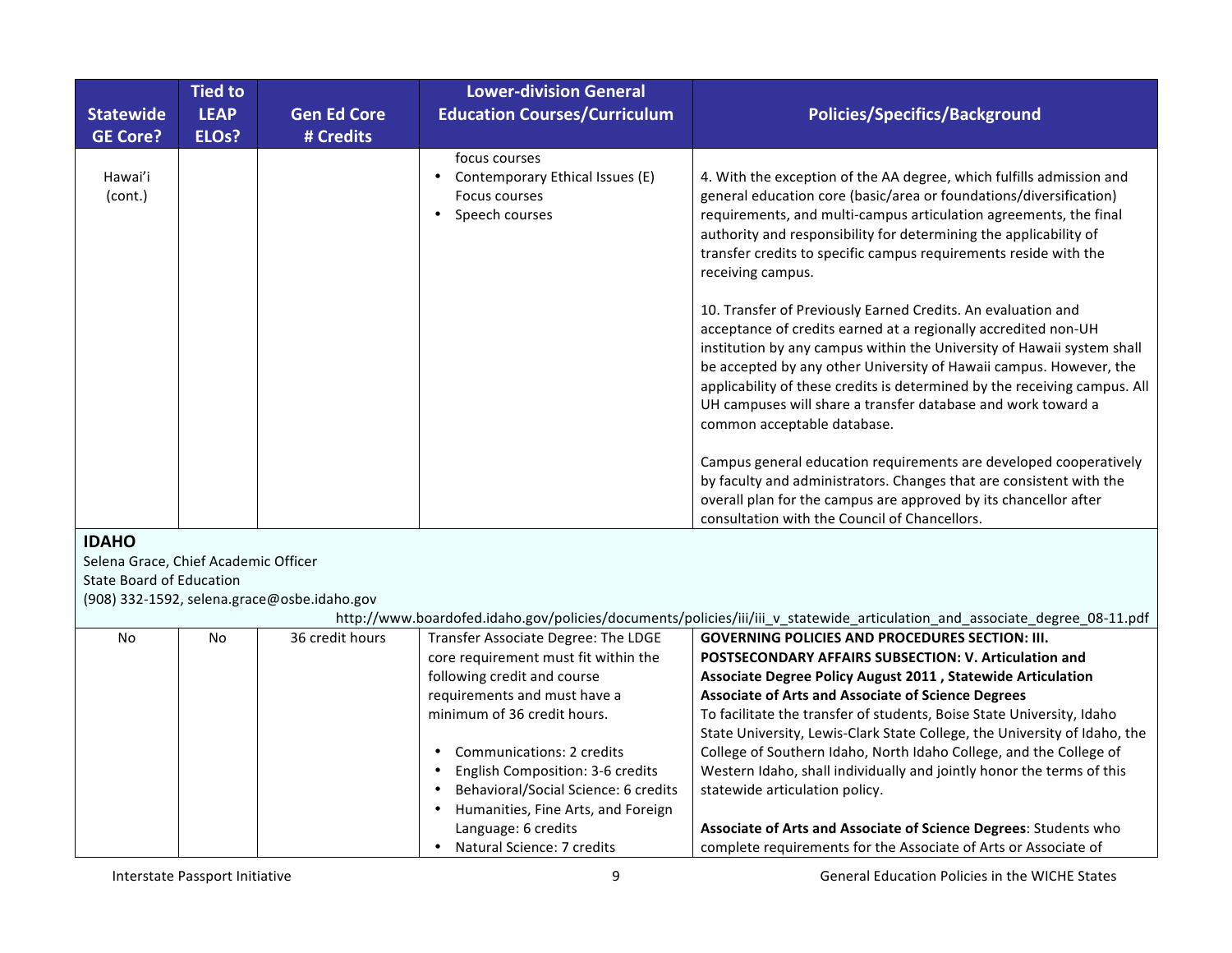| <b>Statewide</b>                                                | <b>Tied to</b><br><b>LEAP</b> | <b>Gen Ed Core</b>  | <b>Lower-division General</b><br><b>Education Courses/Curriculum</b>                                                                                                                              | <b>Policies/Specifics/Background</b>                                                                                                                                                                                                                                                                                                                                                                                                                                                                                                                                                                                                                                                                                                                                                                                                                                                                                                                                                                                                                            |
|-----------------------------------------------------------------|-------------------------------|---------------------|---------------------------------------------------------------------------------------------------------------------------------------------------------------------------------------------------|-----------------------------------------------------------------------------------------------------------------------------------------------------------------------------------------------------------------------------------------------------------------------------------------------------------------------------------------------------------------------------------------------------------------------------------------------------------------------------------------------------------------------------------------------------------------------------------------------------------------------------------------------------------------------------------------------------------------------------------------------------------------------------------------------------------------------------------------------------------------------------------------------------------------------------------------------------------------------------------------------------------------------------------------------------------------|
| <b>GE Core?</b>                                                 | ELO <sub>s</sub> ?            | # Credits           |                                                                                                                                                                                                   |                                                                                                                                                                                                                                                                                                                                                                                                                                                                                                                                                                                                                                                                                                                                                                                                                                                                                                                                                                                                                                                                 |
| Idaho<br>(cont.)                                                |                               |                     | Mathematics: 3 credits<br>Total: 27-30 credits                                                                                                                                                    | Science degree at an accredited institution in Idaho and Treasure<br>Valley Community College will be considered as satisfying the lower<br>division general education core requirements and shall be granted<br>junior standing upon transfer to a four-year public institution in Idaho<br>and will not be required to complete any additional lower division<br>general education core courses (subject to the conditions).                                                                                                                                                                                                                                                                                                                                                                                                                                                                                                                                                                                                                                  |
|                                                                 |                               |                     |                                                                                                                                                                                                   | Associate of Applied Science Degree: This professional-technical<br>degree requires a minimum of 15 credit hours of general education<br>coursework selected from each institution's general education core<br>and is comparable to the general education core of the Associate of<br>Arts (A.A.) and Associate of Science (A.S.) degrees.                                                                                                                                                                                                                                                                                                                                                                                                                                                                                                                                                                                                                                                                                                                      |
| <b>MONTANA</b>                                                  |                               |                     |                                                                                                                                                                                                   |                                                                                                                                                                                                                                                                                                                                                                                                                                                                                                                                                                                                                                                                                                                                                                                                                                                                                                                                                                                                                                                                 |
| Montana University System<br>(406) 444-0312, smoore@montana.edu |                               |                     | Sylvia Moore, Deputy Commissioner of Academics, Research and Student Affairs                                                                                                                      | http://mus.edu/che/arsa/MUScore.asp                                                                                                                                                                                                                                                                                                                                                                                                                                                                                                                                                                                                                                                                                                                                                                                                                                                                                                                                                                                                                             |
| Yes                                                             | Yes                           | 30 semester credits | Natural Science: 6 credits<br>Social Sciences/History: 6 credits<br>Mathematics: 3 credits<br>Communication: 6 credits<br>Humanities/Fine Arts: 6 credits<br><b>Cultural Diversity: 3 credits</b> | The Montana University System Core Curriculum (MUS Core),<br>described in Policy 301.10, represents an agreement among<br>community, tribal, and publicly funded colleges and universities in the<br>State of Montana.<br>General Education Core Transfer Three options for transferring<br>general education core requirements completed at one MUS campus<br>as a block that satisfies the general education block of courses at<br>another campus:<br>OPTION 1: Students complete all lower division coursework (100- or<br>200-level courses) in a campus-specific general education program;<br>when transferring, this block substitutes for comparable general<br>education program requirements at any other MUS campus. The<br>student may still be required to take additional general education<br>coursework at the upper division level at the new campus, but not at<br>the lower division level.<br><b>OPTION 2:</b> Students can complete the MUS Transferable Core,<br>consisting of 30 credits distributed across six categories. Each campus |
|                                                                 |                               |                     |                                                                                                                                                                                                   | in the MUS has identified a set of classes that will satisfy the<br>Transferable Core requirements. As with Option 1, students may still                                                                                                                                                                                                                                                                                                                                                                                                                                                                                                                                                                                                                                                                                                                                                                                                                                                                                                                        |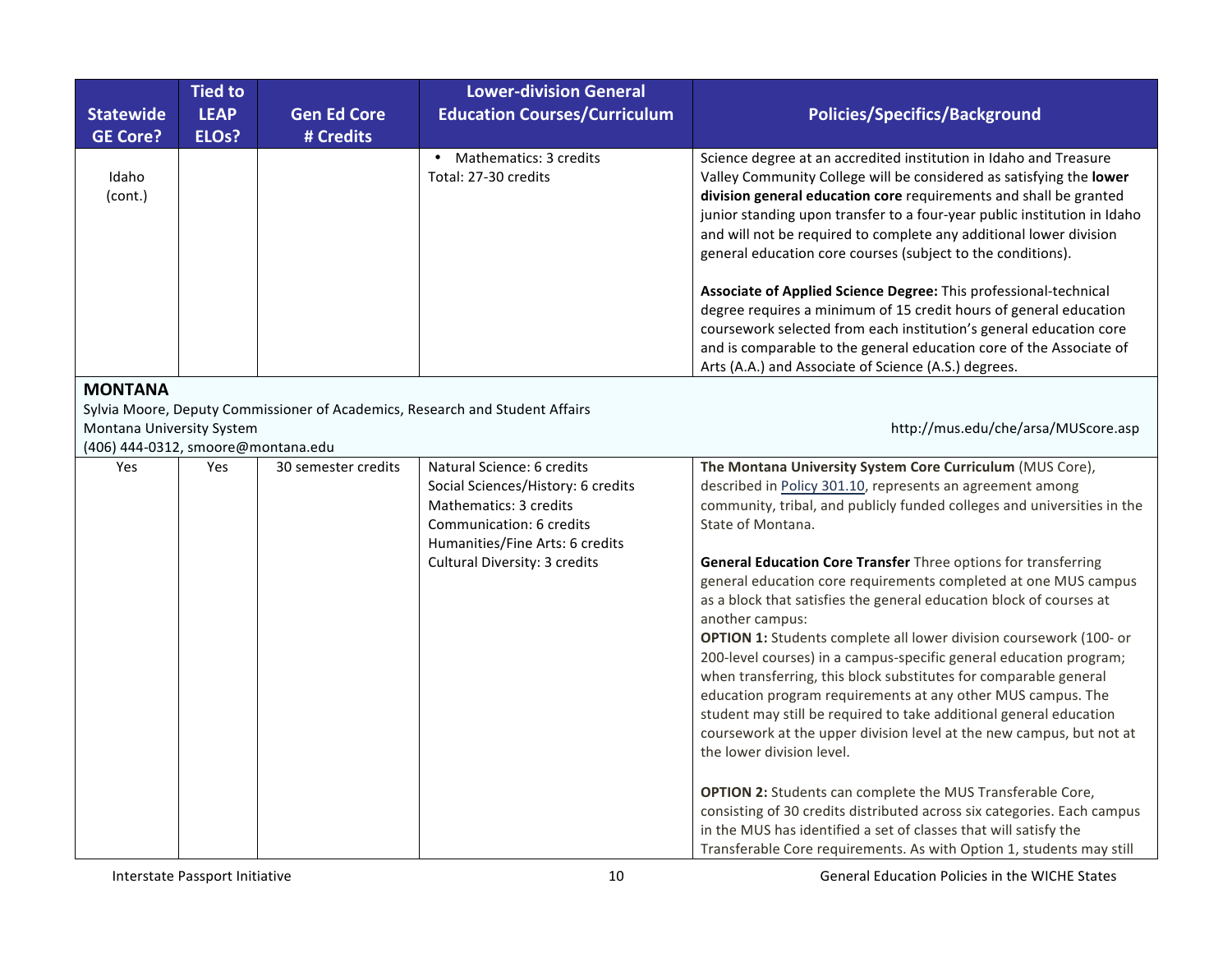|                    | <b>Tied to</b>     |                    | <b>Lower-division General</b>       |                                                                                                                                                                                                                                                                                                                                                                                                                                                                                                                                                                                                                                                                                                      |
|--------------------|--------------------|--------------------|-------------------------------------|------------------------------------------------------------------------------------------------------------------------------------------------------------------------------------------------------------------------------------------------------------------------------------------------------------------------------------------------------------------------------------------------------------------------------------------------------------------------------------------------------------------------------------------------------------------------------------------------------------------------------------------------------------------------------------------------------|
| <b>Statewide</b>   | <b>LEAP</b>        | <b>Gen Ed Core</b> | <b>Education Courses/Curriculum</b> | <b>Policies/Specifics/Background</b>                                                                                                                                                                                                                                                                                                                                                                                                                                                                                                                                                                                                                                                                 |
| <b>GE Core?</b>    | ELO <sub>s</sub> ? | # Credits          |                                     |                                                                                                                                                                                                                                                                                                                                                                                                                                                                                                                                                                                                                                                                                                      |
| Montana<br>(cont.) |                    |                    |                                     | be required to take additional general education coursework at the<br>upper division level.                                                                                                                                                                                                                                                                                                                                                                                                                                                                                                                                                                                                          |
|                    |                    |                    |                                     | This option comes with an important bonus. Students who have not<br>completed the Transferable Core may still use it to transfer if they have<br>completed at least 20 credits of their general education requirements;<br>they would then complete the remaining requirements at the new<br>campus. Alternatively, they may choose to fulfill the general education<br>requirements specific to the new campus, and they MUST do so if they<br>have completed fewer than 20 credits of the MUS Transferable Core.                                                                                                                                                                                   |
|                    |                    |                    |                                     | <b>OPTION 3: An Associate of Arts (A.A.) or an Associate of Science (A.S.)</b><br>degree indicates that students have completed the general education<br>program of their specific two-year campus-thus satisfying Option 1.<br>These credentials are often referred to as "transfer degrees" for this<br>reason. Some specialized associate's degrees, such as the Associate of<br>Science in Nursing, may not include the necessary number of general<br>education credits to meet the expectations stated in Option 3.                                                                                                                                                                            |
|                    |                    |                    |                                     | <b>General Education Council : A General Education Council was</b><br>established in December 2005 to oversee the provisions of Policy<br>301.10, including the MUS Core. With the assistance of the Council,<br>each campus of the MUS has developed a list of courses that satisfy<br>the MUS Core.                                                                                                                                                                                                                                                                                                                                                                                                |
|                    |                    |                    |                                     | The General Education Council of the Montana University System<br>believes that the purpose of general education, and its importance in<br>undergraduate education, is best articulated by the "The Essential<br>Learning Outcomes" statement developed by the Association of<br>American Colleges and Universities. The Council formally adopted that<br>statement, in February 2008, as the rationale for the Montana<br>University System General Education Core. The responsibilities of the<br>Montana University System (MUS) General Education Council include<br>periodic review of the MUS Core, and approving the general education<br>courses from each campus that satisfy the MUS Core. |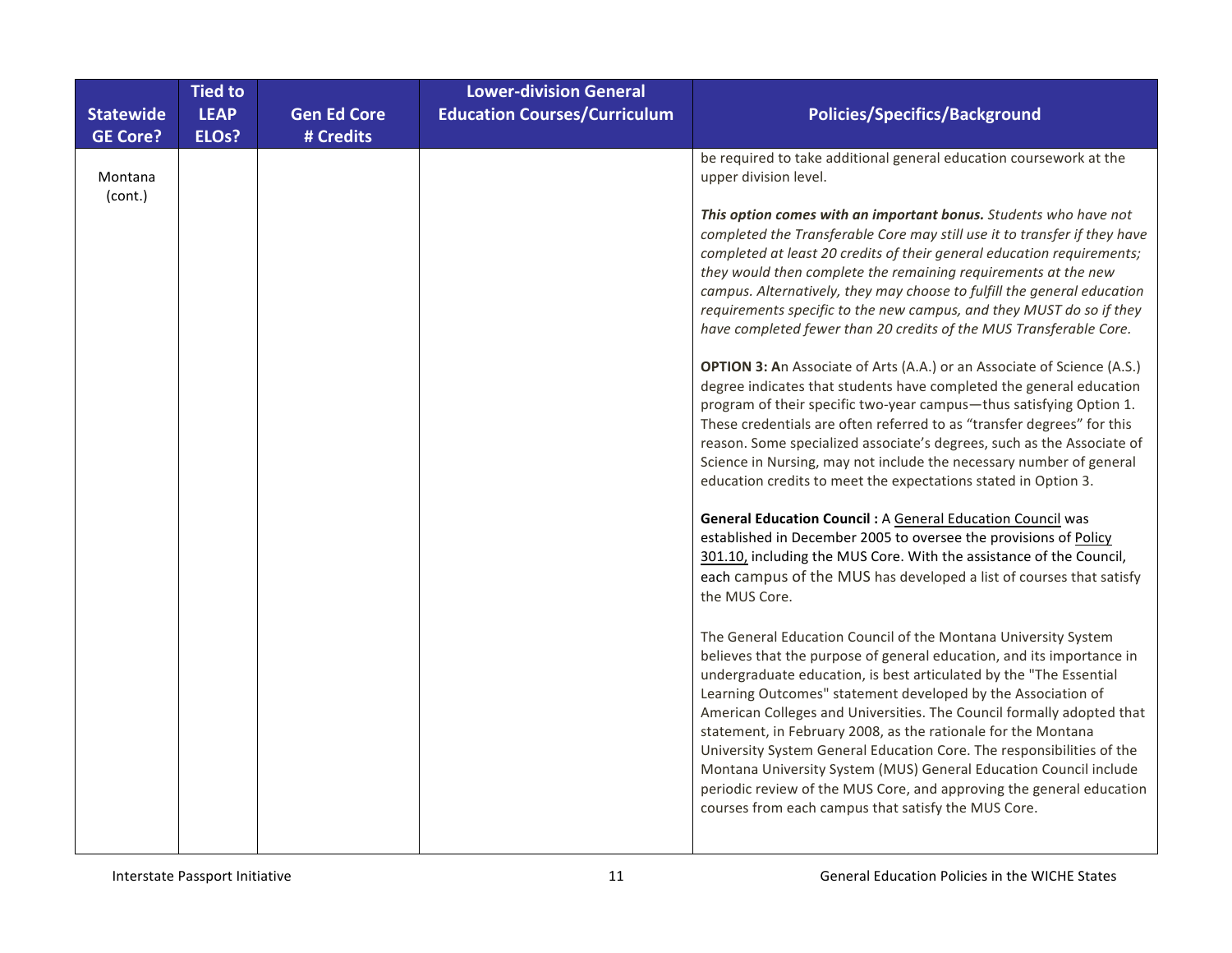| <b>Policies/Specifics/Background</b>                                                                                                                 |  |  |  |  |  |  |  |
|------------------------------------------------------------------------------------------------------------------------------------------------------|--|--|--|--|--|--|--|
|                                                                                                                                                      |  |  |  |  |  |  |  |
|                                                                                                                                                      |  |  |  |  |  |  |  |
| Crystal Abba, Vice Chancellor for Academic & Student Affairs                                                                                         |  |  |  |  |  |  |  |
| Nevada System of Higher Education                                                                                                                    |  |  |  |  |  |  |  |
| (775) 784-4901, crystal_abba@nshe.nevada.edu                                                                                                         |  |  |  |  |  |  |  |
| http://system.nevada.edu/tasks/sites/Nshe/assets/File/BoardOfRegents/Handbook/T4-CH14_-_NSHE_Planning_Program_Review_Articulation_and_Enrollment.pdf |  |  |  |  |  |  |  |
|                                                                                                                                                      |  |  |  |  |  |  |  |
|                                                                                                                                                      |  |  |  |  |  |  |  |
|                                                                                                                                                      |  |  |  |  |  |  |  |
|                                                                                                                                                      |  |  |  |  |  |  |  |
|                                                                                                                                                      |  |  |  |  |  |  |  |
| • Truckee Meadows Community College                                                                                                                  |  |  |  |  |  |  |  |
|                                                                                                                                                      |  |  |  |  |  |  |  |
|                                                                                                                                                      |  |  |  |  |  |  |  |
|                                                                                                                                                      |  |  |  |  |  |  |  |
|                                                                                                                                                      |  |  |  |  |  |  |  |
|                                                                                                                                                      |  |  |  |  |  |  |  |
|                                                                                                                                                      |  |  |  |  |  |  |  |
| http://www.hed.state.nm.us/Transfer.aspx                                                                                                             |  |  |  |  |  |  |  |
| http://www.hed.state.nm.us/Core_Competencies_Assessment.aspx                                                                                         |  |  |  |  |  |  |  |
| http://www.hed.state.nm.us/General_Ed_Course_Approvals_2.aspx                                                                                        |  |  |  |  |  |  |  |
| http://www.hed.state.nm.us/default.aspx                                                                                                              |  |  |  |  |  |  |  |
| <b>General Education Course Transfer Curriculum for New Mexico</b>                                                                                   |  |  |  |  |  |  |  |
|                                                                                                                                                      |  |  |  |  |  |  |  |
|                                                                                                                                                      |  |  |  |  |  |  |  |
| In accordance to state law (Chapter 21, Article 1B NMSA 1978), the                                                                                   |  |  |  |  |  |  |  |
| New Mexico Higher Education Department has established policies to                                                                                   |  |  |  |  |  |  |  |
| guarantee successful transfer of completed core courses between                                                                                      |  |  |  |  |  |  |  |
| New Mexico postsecondary public institutions.                                                                                                        |  |  |  |  |  |  |  |
|                                                                                                                                                      |  |  |  |  |  |  |  |
| <b>General Education Core Competencies Assessment</b><br>The New Mexico Assessment Task Force, being charged with the                                |  |  |  |  |  |  |  |
| development of a system for assessing student learning outcomes in                                                                                   |  |  |  |  |  |  |  |
|                                                                                                                                                      |  |  |  |  |  |  |  |
|                                                                                                                                                      |  |  |  |  |  |  |  |
| the General Education Common Core, proposes that New Mexico                                                                                          |  |  |  |  |  |  |  |
| public institutions of higher education take responsibility for the                                                                                  |  |  |  |  |  |  |  |
| continuous assessment of General Education learning outcomes in                                                                                      |  |  |  |  |  |  |  |
|                                                                                                                                                      |  |  |  |  |  |  |  |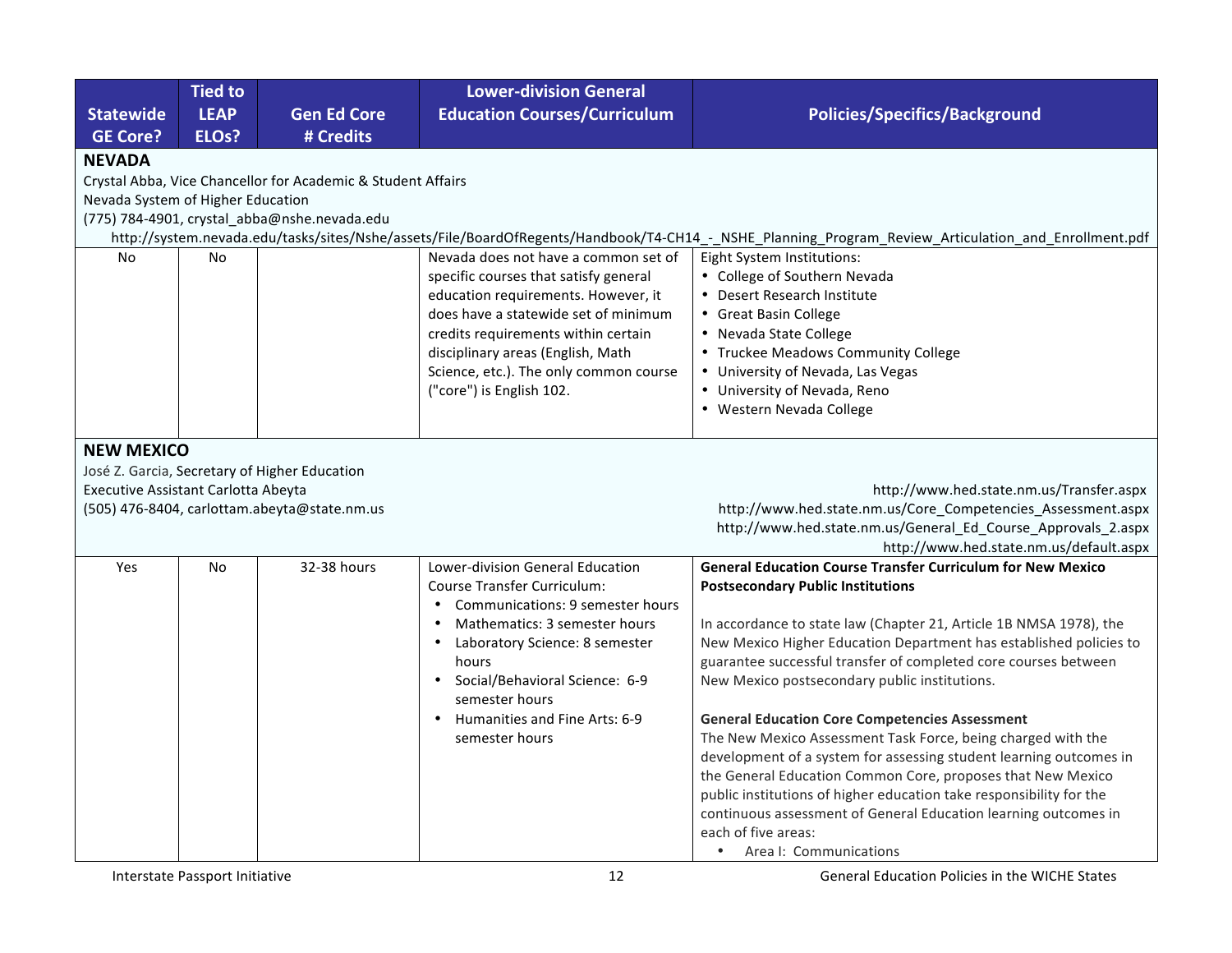| <b>Education Courses/Curriculum</b><br><b>LEAP</b><br><b>Gen Ed Core</b><br><b>Policies/Specifics/Background</b><br><b>Statewide</b><br><b>GE Core?</b><br>ELO <sub>s</sub> ?<br># Credits<br>Area II: Mathematics<br>$\bullet$<br><b>New Mexico</b><br>Area III: Laboratory Science<br>$\bullet$<br>Area IV: Social/Behavioral Sciences<br>(cont.)<br>Area V: Humanities and Fine Arts<br>The state competencies, outlining learning outcomes being measured<br>in each of the five areas, are listed here State Competencies.doc<br>Each year, each institution will assess its General Education Common<br>Core Competencies according to a plan developed by the institution<br>using whatever assessment methods are appropriate to their mission<br>and context. Institutions may choose which areas and courses to<br>assess in a given year, so that their assessments will line up with their<br>own internal assessment procedures.<br>The Core Competencies Reports will include:<br>Competencies being measured<br><b>Assessment Procedures</b> | <b>Tied to</b> | <b>Lower-division General</b> |  |
|-------------------------------------------------------------------------------------------------------------------------------------------------------------------------------------------------------------------------------------------------------------------------------------------------------------------------------------------------------------------------------------------------------------------------------------------------------------------------------------------------------------------------------------------------------------------------------------------------------------------------------------------------------------------------------------------------------------------------------------------------------------------------------------------------------------------------------------------------------------------------------------------------------------------------------------------------------------------------------------------------------------------------------------------------------------|----------------|-------------------------------|--|
|                                                                                                                                                                                                                                                                                                                                                                                                                                                                                                                                                                                                                                                                                                                                                                                                                                                                                                                                                                                                                                                             |                |                               |  |
|                                                                                                                                                                                                                                                                                                                                                                                                                                                                                                                                                                                                                                                                                                                                                                                                                                                                                                                                                                                                                                                             |                |                               |  |
|                                                                                                                                                                                                                                                                                                                                                                                                                                                                                                                                                                                                                                                                                                                                                                                                                                                                                                                                                                                                                                                             |                |                               |  |
|                                                                                                                                                                                                                                                                                                                                                                                                                                                                                                                                                                                                                                                                                                                                                                                                                                                                                                                                                                                                                                                             |                |                               |  |
|                                                                                                                                                                                                                                                                                                                                                                                                                                                                                                                                                                                                                                                                                                                                                                                                                                                                                                                                                                                                                                                             |                |                               |  |
|                                                                                                                                                                                                                                                                                                                                                                                                                                                                                                                                                                                                                                                                                                                                                                                                                                                                                                                                                                                                                                                             |                |                               |  |
|                                                                                                                                                                                                                                                                                                                                                                                                                                                                                                                                                                                                                                                                                                                                                                                                                                                                                                                                                                                                                                                             |                |                               |  |
|                                                                                                                                                                                                                                                                                                                                                                                                                                                                                                                                                                                                                                                                                                                                                                                                                                                                                                                                                                                                                                                             |                |                               |  |
|                                                                                                                                                                                                                                                                                                                                                                                                                                                                                                                                                                                                                                                                                                                                                                                                                                                                                                                                                                                                                                                             |                |                               |  |
|                                                                                                                                                                                                                                                                                                                                                                                                                                                                                                                                                                                                                                                                                                                                                                                                                                                                                                                                                                                                                                                             |                |                               |  |
|                                                                                                                                                                                                                                                                                                                                                                                                                                                                                                                                                                                                                                                                                                                                                                                                                                                                                                                                                                                                                                                             |                |                               |  |
|                                                                                                                                                                                                                                                                                                                                                                                                                                                                                                                                                                                                                                                                                                                                                                                                                                                                                                                                                                                                                                                             |                |                               |  |
|                                                                                                                                                                                                                                                                                                                                                                                                                                                                                                                                                                                                                                                                                                                                                                                                                                                                                                                                                                                                                                                             |                |                               |  |
|                                                                                                                                                                                                                                                                                                                                                                                                                                                                                                                                                                                                                                                                                                                                                                                                                                                                                                                                                                                                                                                             |                |                               |  |
|                                                                                                                                                                                                                                                                                                                                                                                                                                                                                                                                                                                                                                                                                                                                                                                                                                                                                                                                                                                                                                                             |                |                               |  |
|                                                                                                                                                                                                                                                                                                                                                                                                                                                                                                                                                                                                                                                                                                                                                                                                                                                                                                                                                                                                                                                             |                |                               |  |
|                                                                                                                                                                                                                                                                                                                                                                                                                                                                                                                                                                                                                                                                                                                                                                                                                                                                                                                                                                                                                                                             |                |                               |  |
|                                                                                                                                                                                                                                                                                                                                                                                                                                                                                                                                                                                                                                                                                                                                                                                                                                                                                                                                                                                                                                                             |                |                               |  |
| <b>Assessment Results</b>                                                                                                                                                                                                                                                                                                                                                                                                                                                                                                                                                                                                                                                                                                                                                                                                                                                                                                                                                                                                                                   |                |                               |  |
| Use of data to enhance student learning                                                                                                                                                                                                                                                                                                                                                                                                                                                                                                                                                                                                                                                                                                                                                                                                                                                                                                                                                                                                                     |                |                               |  |
| Institutions will report annually on their assessment progress.                                                                                                                                                                                                                                                                                                                                                                                                                                                                                                                                                                                                                                                                                                                                                                                                                                                                                                                                                                                             |                |                               |  |
| <b>NORTH DAKOTA</b>                                                                                                                                                                                                                                                                                                                                                                                                                                                                                                                                                                                                                                                                                                                                                                                                                                                                                                                                                                                                                                         |                |                               |  |
| Lisa Johnson, Director of Articulation & Transfer                                                                                                                                                                                                                                                                                                                                                                                                                                                                                                                                                                                                                                                                                                                                                                                                                                                                                                                                                                                                           |                |                               |  |
| http://www.ndus.edu/uploads/resources/2712/gerta-2011-manual.pdf<br>North Dakota University System                                                                                                                                                                                                                                                                                                                                                                                                                                                                                                                                                                                                                                                                                                                                                                                                                                                                                                                                                          |                |                               |  |
| (701) 858-3494, lisa.a.johnson@ndus.edu<br>http://www.ndus.edu/employees/articulation-transfer/courses-with-common-transferrable-content/                                                                                                                                                                                                                                                                                                                                                                                                                                                                                                                                                                                                                                                                                                                                                                                                                                                                                                                   |                |                               |  |
| http://www.ndus.edu/employees/articulation-transfer/gerta-guides-request-form/                                                                                                                                                                                                                                                                                                                                                                                                                                                                                                                                                                                                                                                                                                                                                                                                                                                                                                                                                                              |                |                               |  |
| 36 semester hours<br>The following common general<br>North Dakota State Board of Higher Education Policy Manual<br>Yes<br>No                                                                                                                                                                                                                                                                                                                                                                                                                                                                                                                                                                                                                                                                                                                                                                                                                                                                                                                                |                |                               |  |
| SUBJECT: ACADEMIC AFFAIRS EFFECTIVE: November 19, 2009<br>education requirement applies to all                                                                                                                                                                                                                                                                                                                                                                                                                                                                                                                                                                                                                                                                                                                                                                                                                                                                                                                                                              |                |                               |  |
| Associate of Arts, Associate of Science<br>Section: 403.7 Common General Education Requirement and Transfer                                                                                                                                                                                                                                                                                                                                                                                                                                                                                                                                                                                                                                                                                                                                                                                                                                                                                                                                                 |                |                               |  |
| and Bachelor's degrees, except the BAS<br>of General Education Credits                                                                                                                                                                                                                                                                                                                                                                                                                                                                                                                                                                                                                                                                                                                                                                                                                                                                                                                                                                                      |                |                               |  |
| degree at University System institutions:                                                                                                                                                                                                                                                                                                                                                                                                                                                                                                                                                                                                                                                                                                                                                                                                                                                                                                                                                                                                                   |                |                               |  |
| General education courses accepted by any University System                                                                                                                                                                                                                                                                                                                                                                                                                                                                                                                                                                                                                                                                                                                                                                                                                                                                                                                                                                                                 |                |                               |  |
| Communications: 9 semester hours<br>institution count upon transfer toward the general education                                                                                                                                                                                                                                                                                                                                                                                                                                                                                                                                                                                                                                                                                                                                                                                                                                                                                                                                                            |                |                               |  |
| • Arts and Humanities: 6 semester<br>requirement at all institutions in one of the following ways:                                                                                                                                                                                                                                                                                                                                                                                                                                                                                                                                                                                                                                                                                                                                                                                                                                                                                                                                                          |                |                               |  |
| hours<br>Social Sciences: 6 semester hours                                                                                                                                                                                                                                                                                                                                                                                                                                                                                                                                                                                                                                                                                                                                                                                                                                                                                                                                                                                                                  |                |                               |  |
| a. A student is deemed to have completed the lower division general<br>education requirement of the institution to which the courses are<br>Mathematics, Science, and                                                                                                                                                                                                                                                                                                                                                                                                                                                                                                                                                                                                                                                                                                                                                                                                                                                                                       |                |                               |  |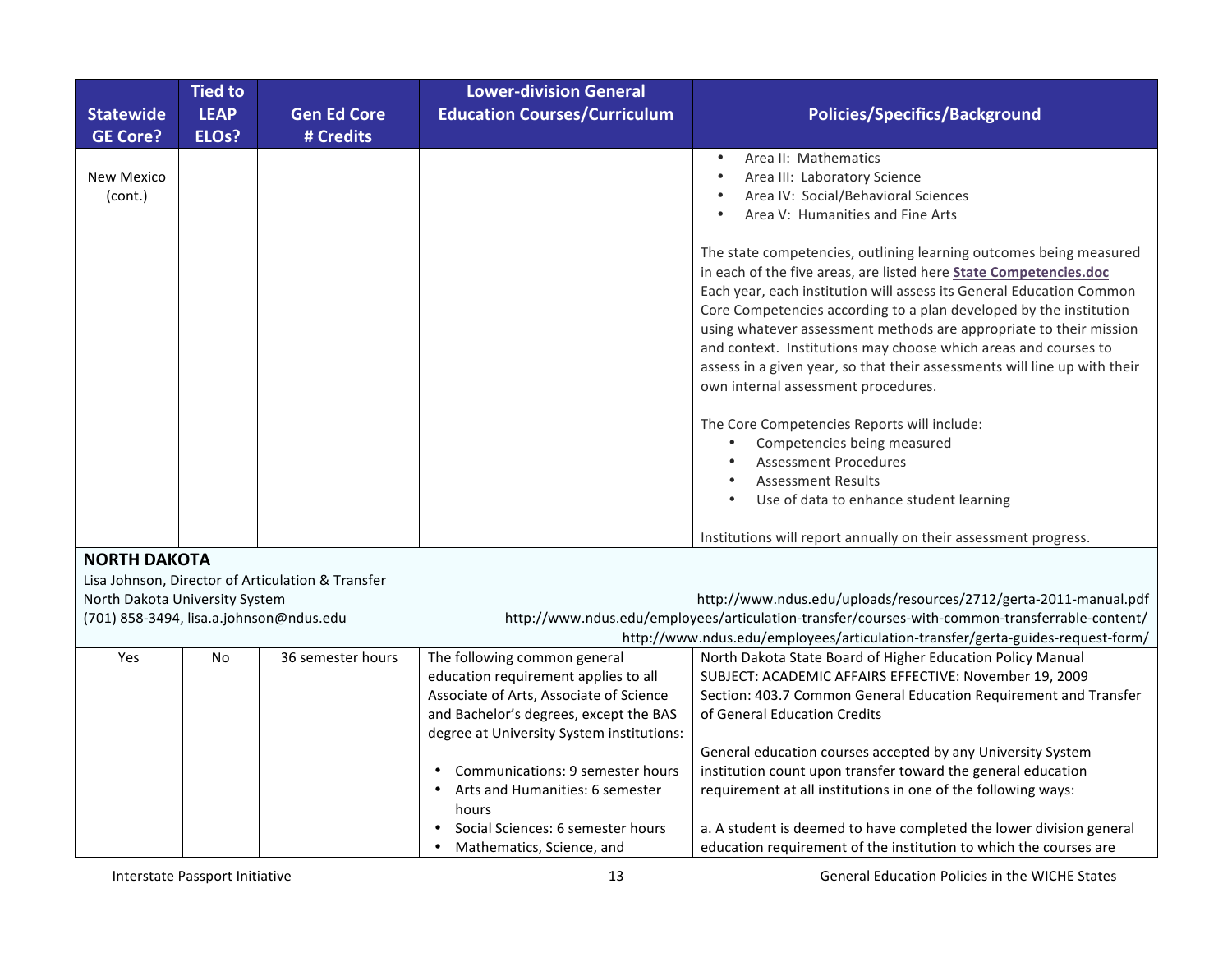| <b>Statewide</b><br><b>GE Core?</b> | <b>Tied to</b><br><b>LEAP</b><br>ELOs? | <b>Gen Ed Core</b><br># Credits | <b>Lower-division General</b><br><b>Education Courses/Curriculum</b>                                                                                       | <b>Policies/Specifics/Background</b>                                                                                                                                                                                                                                                                                                                                                                                                                                                                                                                                                                                                                                                                                                                                                                                                                                                                                                                                                                                                                                                                                                                                                                                                                                                                                                                                                                                                                                                                                                                                                                      |
|-------------------------------------|----------------------------------------|---------------------------------|------------------------------------------------------------------------------------------------------------------------------------------------------------|-----------------------------------------------------------------------------------------------------------------------------------------------------------------------------------------------------------------------------------------------------------------------------------------------------------------------------------------------------------------------------------------------------------------------------------------------------------------------------------------------------------------------------------------------------------------------------------------------------------------------------------------------------------------------------------------------------------------------------------------------------------------------------------------------------------------------------------------------------------------------------------------------------------------------------------------------------------------------------------------------------------------------------------------------------------------------------------------------------------------------------------------------------------------------------------------------------------------------------------------------------------------------------------------------------------------------------------------------------------------------------------------------------------------------------------------------------------------------------------------------------------------------------------------------------------------------------------------------------------|
| North Dakota<br>(cont.)             |                                        |                                 | Technology: 9 semester hours<br>Institutional-specific (must be<br>$\bullet$<br>chosen from one of the subject<br>areas listed above): 6 semester<br>hours | transferred if the general education course work meets the general<br>education requirement of the institution from which the student<br>transfers and satisfies the common general education requirement<br>stated in subsection 1. Students completing Associate in Science and<br>Associate in Arts degrees at system campuses meet the lower division<br>general education requirements identified in subsection 1 [at left].<br>b. Receiving institutions may also choose to grant general<br>education requirement completion by combining the transferred<br>general education courses from multiple institutions, based on the<br>requirements listed above in subsection 1.<br>c. In all other cases, general education courses from the areas in<br>subsection 1 apply to the appropriate general education requirement<br>of the institution to which the courses are transferred and the<br>number of credits required to complete the general education<br>requirement in each area is determined by the policies of the<br>institution to which the courses are transferred; or<br>d. Pursuant to guidelines established by the Chancellor for the<br>acceptance of Advanced Placement (AP), College Level Examination<br>Program (CLEP), International Baccalaureate (IB) and DANTES Subject<br>Standardized Tests (DSST) scores for academic credit.<br>Articulation agreements between the North Dakota University System<br>and other institutions may enable the transfer of general education<br>credits as a completed unit pursuant to guidelines established by the<br>Chancellor. |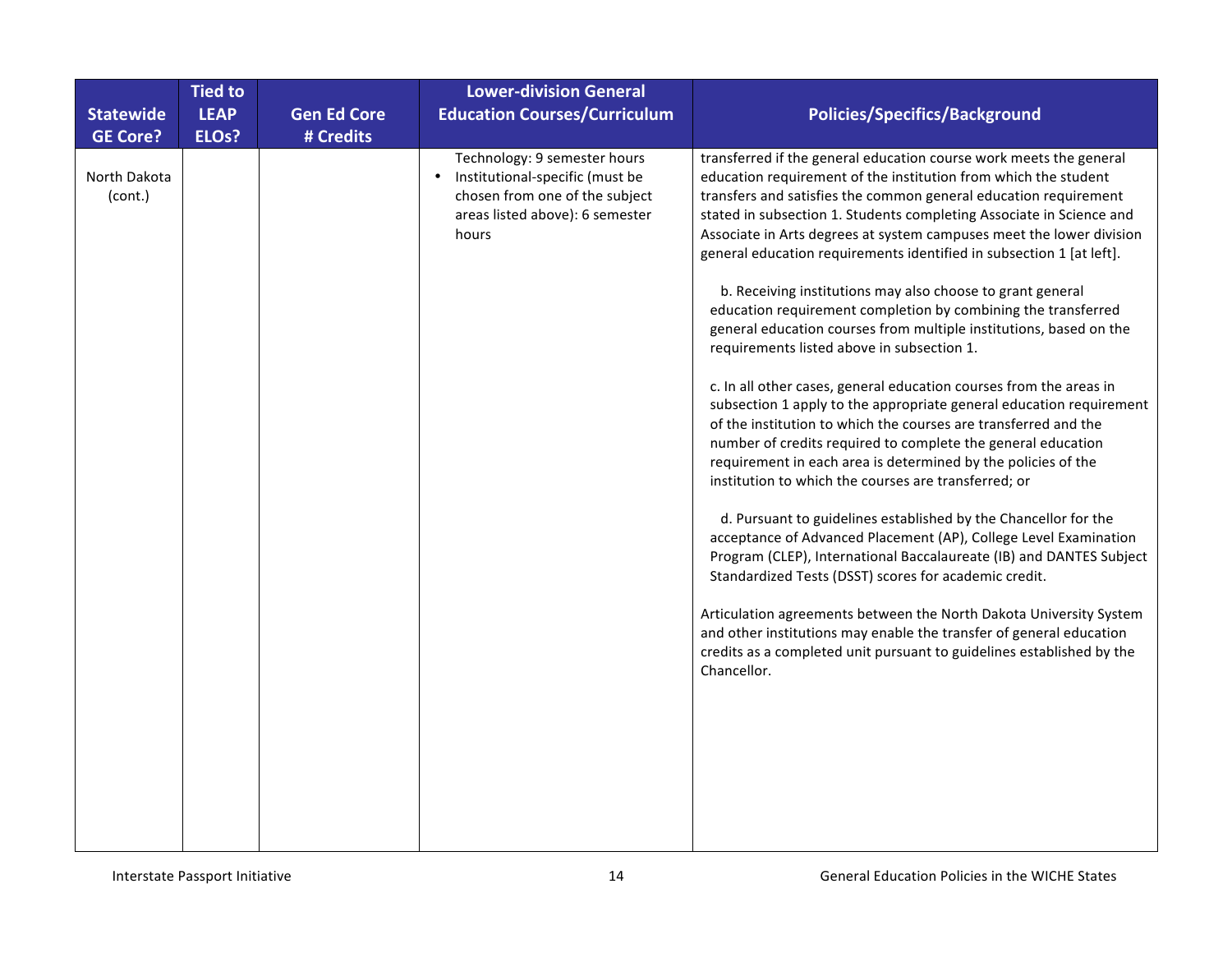|                                     | <b>Tied to</b>                     |                                                                               | <b>Lower-division General</b>                                               |                                                                                                                                         |  |  |  |
|-------------------------------------|------------------------------------|-------------------------------------------------------------------------------|-----------------------------------------------------------------------------|-----------------------------------------------------------------------------------------------------------------------------------------|--|--|--|
| <b>Statewide</b>                    | <b>LEAP</b>                        | <b>Gen Ed Core</b>                                                            | <b>Education Courses/Curriculum</b>                                         | <b>Policies/Specifics/Background</b>                                                                                                    |  |  |  |
| <b>GE Core?</b><br><b>OREGON</b>    | ELO <sub>s</sub> ?                 | # Credits                                                                     |                                                                             |                                                                                                                                         |  |  |  |
|                                     |                                    | Joseph P. Holliday, Assistant Vice Chancellor for Student Success Initiatives |                                                                             |                                                                                                                                         |  |  |  |
|                                     |                                    | Oregon University System, Office of the Chancellor                            |                                                                             | http://ous.edu/sites/default/files/state_board/meeting/dockets/ddoc100107-AAOT.pdf                                                      |  |  |  |
| (503) 725-5768, Fax: (503) 725-5709 |                                    |                                                                               |                                                                             | http://ous.edu/sites/default/files/state_board/meeting/dockets/ddoc100107-GenEd.pdf                                                     |  |  |  |
| joe holliday@ous.edu                |                                    |                                                                               |                                                                             |                                                                                                                                         |  |  |  |
|                                     | Larry Cheyne, Education Specialist |                                                                               |                                                                             |                                                                                                                                         |  |  |  |
|                                     |                                    | Oregon Department of Community Colleges and Workforce Development             |                                                                             |                                                                                                                                         |  |  |  |
| (503) 947-2430, Fax: (503) 378-3365 |                                    |                                                                               |                                                                             |                                                                                                                                         |  |  |  |
| larry.cheyne@state.or.us            |                                    |                                                                               |                                                                             |                                                                                                                                         |  |  |  |
| Yes                                 | No                                 | 31 credits                                                                    | Guidelines: A student must complete a                                       | The Joint Boards of Education, comprised of the Oregon State Board of                                                                   |  |  |  |
|                                     |                                    |                                                                               | total of 90 quarter credits to be                                           | Higher Education and the Oregon State Board of Education, meets to                                                                      |  |  |  |
|                                     |                                    |                                                                               | awarded the Associate of Arts Oregon                                        | explore topics of mutual concern and seek positive resolution. The                                                                      |  |  |  |
|                                     |                                    |                                                                               | Transfer Degree AAOT. All courses                                           | Joint Boards are committed to shared understanding that can advance                                                                     |  |  |  |
|                                     |                                    |                                                                               | should be aligned with the student's<br>intended program of study and the   | education for all students from pre-K through post-secondary<br>education in Oregon. http://www.ous.edu/state_board/jointb              |  |  |  |
|                                     |                                    |                                                                               | degree requirements of the                                                  |                                                                                                                                         |  |  |  |
|                                     |                                    |                                                                               | baccalaureate institution to which the                                      |                                                                                                                                         |  |  |  |
|                                     |                                    |                                                                               | student plans to transfer. A student is                                     | <b>Outcomes and Criteria for Transferable General Education Courses</b>                                                                 |  |  |  |
|                                     |                                    |                                                                               | encouraged to work with an advisor in                                       |                                                                                                                                         |  |  |  |
|                                     |                                    |                                                                               | the selection of courses.                                                   | The Purpose of General Education                                                                                                        |  |  |  |
|                                     |                                    |                                                                               |                                                                             | The education of undergraduate students is an essential activity of all                                                                 |  |  |  |
|                                     |                                    |                                                                               | All Foundational Requirements and                                           | Oregon colleges and universities. While undergraduate education                                                                         |  |  |  |
|                                     |                                    |                                                                               | Discipline Studies courses must be a<br>minimum of 3 credits, except for    | needs to provide discipline-specific knowledge and skills through                                                                       |  |  |  |
|                                     |                                    |                                                                               | Health/Wellness/Fitness courses, which                                      | concentrated work in an academic major, it must also help students<br>develop the habits of mind that lead to thoughtful and productive |  |  |  |
|                                     |                                    |                                                                               | may be any number of credits. All                                           | global citizenship. All parts of a well-designed education encourage                                                                    |  |  |  |
|                                     |                                    |                                                                               | Elective courses may be any number of                                       | these habits, but an effective General Education curriculum has this as                                                                 |  |  |  |
|                                     |                                    |                                                                               | credits.                                                                    | its explicit goal. To this end, it seeks to promote:                                                                                    |  |  |  |
|                                     |                                    |                                                                               | All courses must be passed with a grade                                     | The capacity for analytical thinking and problem solving;                                                                               |  |  |  |
|                                     |                                    |                                                                               | of "C-" or better. Students must have a                                     | The ability to communicate effectively, including listening,                                                                            |  |  |  |
|                                     |                                    |                                                                               | minimum cumulative GPA of 2.0 at the                                        | observing, speaking, and writing;                                                                                                       |  |  |  |
|                                     |                                    |                                                                               | time the AAOT is awarded.                                                   | An understanding of the natural world and the role of                                                                                   |  |  |  |
|                                     |                                    |                                                                               |                                                                             | humans in it;                                                                                                                           |  |  |  |
|                                     |                                    |                                                                               | <b>Foundational Requirements:</b><br>Writing: A student must have 8 credits | An appreciation of the arts and humanities and the richness<br>of human experience and expression;                                      |  |  |  |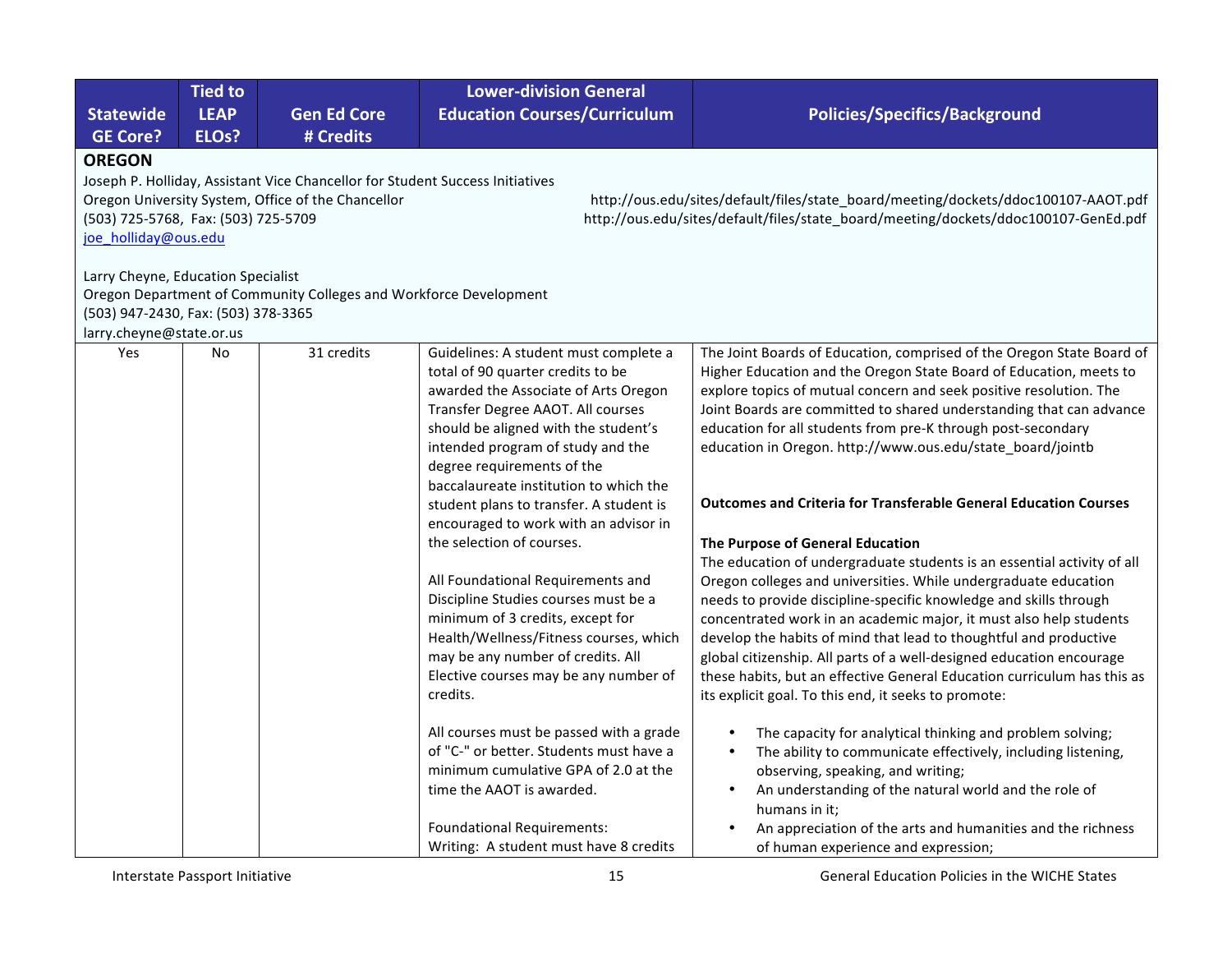|                   | <b>Tied to</b>     |                    | <b>Lower-division General</b>                                                                                                                                                                                                                                                                                                                                                                                                                                                                                                                                                                                                        |                                                                                                                                                                                                                                                                                                                                                                                                                                                                                                                                                                                                                                                                                                                                                                                                                                                                                                                                                                                                                                                                                                                                                                                                                                                 |
|-------------------|--------------------|--------------------|--------------------------------------------------------------------------------------------------------------------------------------------------------------------------------------------------------------------------------------------------------------------------------------------------------------------------------------------------------------------------------------------------------------------------------------------------------------------------------------------------------------------------------------------------------------------------------------------------------------------------------------|-------------------------------------------------------------------------------------------------------------------------------------------------------------------------------------------------------------------------------------------------------------------------------------------------------------------------------------------------------------------------------------------------------------------------------------------------------------------------------------------------------------------------------------------------------------------------------------------------------------------------------------------------------------------------------------------------------------------------------------------------------------------------------------------------------------------------------------------------------------------------------------------------------------------------------------------------------------------------------------------------------------------------------------------------------------------------------------------------------------------------------------------------------------------------------------------------------------------------------------------------|
| <b>Statewide</b>  | <b>LEAP</b>        | <b>Gen Ed Core</b> | <b>Education Courses/Curriculum</b>                                                                                                                                                                                                                                                                                                                                                                                                                                                                                                                                                                                                  | <b>Policies/Specifics/Background</b>                                                                                                                                                                                                                                                                                                                                                                                                                                                                                                                                                                                                                                                                                                                                                                                                                                                                                                                                                                                                                                                                                                                                                                                                            |
| <b>GE Core?</b>   | ELO <sub>s</sub> ? | # Credits          |                                                                                                                                                                                                                                                                                                                                                                                                                                                                                                                                                                                                                                      |                                                                                                                                                                                                                                                                                                                                                                                                                                                                                                                                                                                                                                                                                                                                                                                                                                                                                                                                                                                                                                                                                                                                                                                                                                                 |
| Oregon<br>(cont.) |                    |                    | of Writing. Information Literacy will be<br>included in the Writing requirement.<br>Oral Communication: One course in the<br>Fundamentals of Speech or<br>Communication designated by the<br>college as meeting the statewide<br>criteria for speech communication.<br>Mathematics: One course in college-<br>level Mathematics, for which<br>Intermediate Algebra is a prerequisite.<br>Health/Wellness/Fitness: One or more<br>courses totaling at least three credits.<br><b>Discipline Studies:</b><br>Cultural Literacy: Students must select<br>one course from any of the discipline<br>studies that is designated as meeting | An awareness of multiple perspectives and the importance of<br>$\bullet$<br>diversity;<br>A sense of societal responsibility, community service, and<br>$\bullet$<br>global citizenship; and<br>The ability to develop a sense of direction, with the self-<br>$\bullet$<br>discipline needed for the ethical pursuit of a purposeful life.<br>Outcomes and Criteria have been identified for:<br>Arts and Letters<br>$\bullet$<br><b>Cultural Literacy</b><br>٠<br>Mathematics<br>$\bullet$<br>Science of Computer Science<br>$\bullet$<br>Social Science<br>$\bullet$<br>Speech/Oral Communication<br>Writing<br><b>Information Literacy</b>                                                                                                                                                                                                                                                                                                                                                                                                                                                                                                                                                                                                  |
|                   |                    |                    | the statewide criteria for cultural<br>literacy.<br>Arts and Letters: 3 courses chosen from<br>2 or more disciplines.<br>Social Sciences: 2 courses chosen from 2<br>or more disciplines.<br>Science/Math/Computer Science: 4<br>courses from at least 2 disciplines<br>including at least 3 laboratory courses in<br>Biological or Physical Science.<br><b>Electives</b><br>Any college-level course that would<br>bring total credits to 90 quarter hours,<br>including up to 12 credits of Career and<br>Technical Education courses, designated<br>by the college as acceptable.                                                 | <b>Associate of Arts Oregon Transfer Degree Guidelines</b><br>APPROVED BY JOINT BOARDS ARTICULATION COMMITTEE ON<br><b>NOVEMBER 9, 2009</b><br><b>BACKGROUND AND INTENT OF THE DEGREE</b><br>The AAOT (Associate of Arts Oregon Transfer) degree was created in<br>the late 1980s, through collaboration between Oregon community<br>college faculty and Oregon University System faculty, to reduce<br>bureaucratic obstacles for students transferring from an Oregon<br>community college to an OUS institution. Variation in the<br>requirements to earn AAOT degrees at different community colleges<br>was not a problem because all of the degrees transferred smoothly to<br>OUS. Increasingly, however, the degree has been used by students<br>transferring among community colleges and, in these cases, distinctive<br>requirements sometimes reduced transferability. Recognizing the<br>fundamental purpose of the degree, community colleges agreed in<br>2008 to standardize their AAOT degree requirements so as to<br>maximize the efficient transfer of credit for students. The<br>requirements of the revised, freely transferable degree are listed<br>below, but past experience suggests the utility of some additional |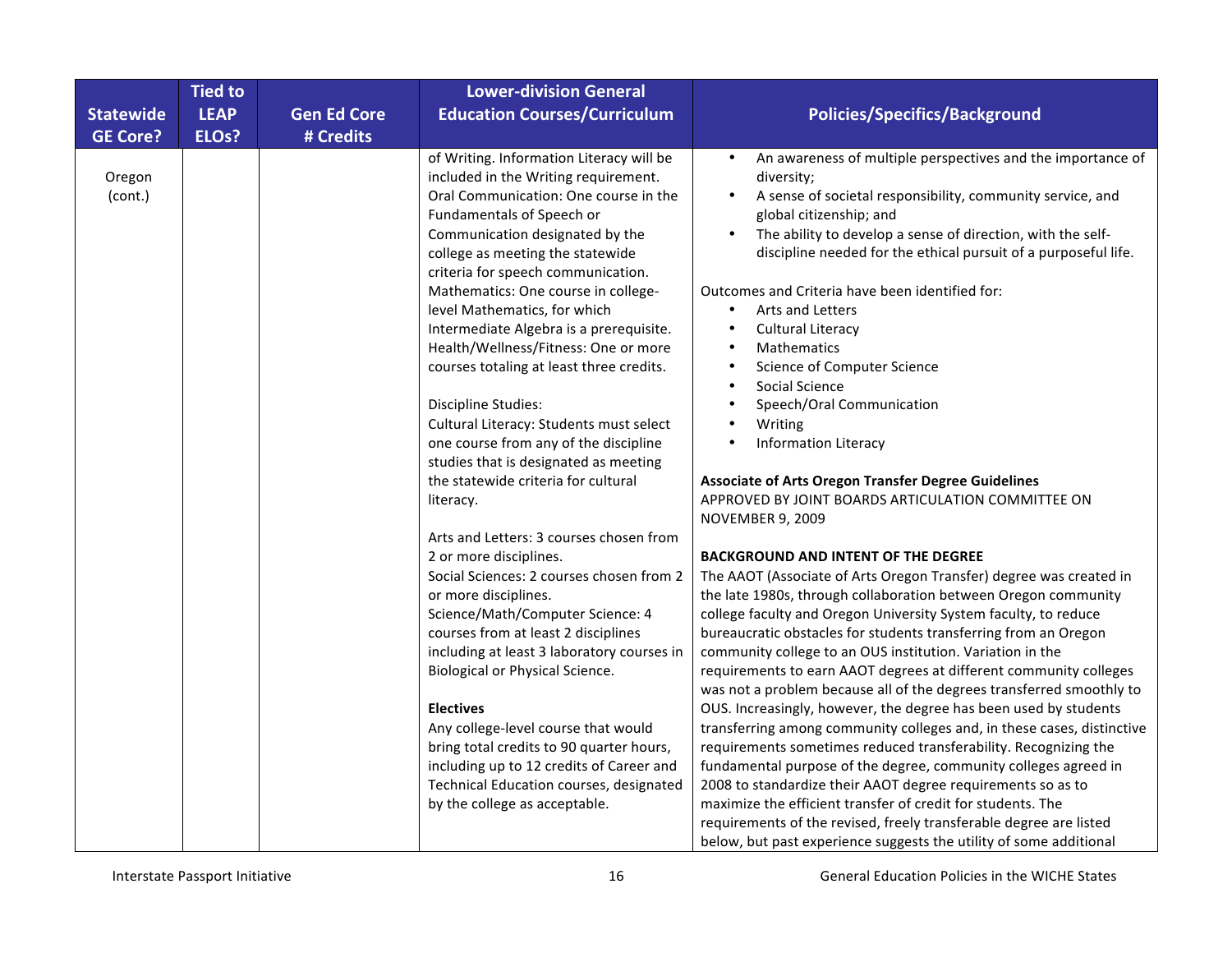|                                                                                             | <b>Tied to</b><br><b>LEAP</b> |                                                           | <b>Lower-division General</b><br><b>Education Courses/Curriculum</b>                                                                                                                                                                                                                                                                                                                                                                                                                                                                                                                                                                                                   |                                                                                                                                                                                                                                                                                                                                                                                                                                                                                                                                                                                                                                                                                                                                                                                                                                  |
|---------------------------------------------------------------------------------------------|-------------------------------|-----------------------------------------------------------|------------------------------------------------------------------------------------------------------------------------------------------------------------------------------------------------------------------------------------------------------------------------------------------------------------------------------------------------------------------------------------------------------------------------------------------------------------------------------------------------------------------------------------------------------------------------------------------------------------------------------------------------------------------------|----------------------------------------------------------------------------------------------------------------------------------------------------------------------------------------------------------------------------------------------------------------------------------------------------------------------------------------------------------------------------------------------------------------------------------------------------------------------------------------------------------------------------------------------------------------------------------------------------------------------------------------------------------------------------------------------------------------------------------------------------------------------------------------------------------------------------------|
| <b>Statewide</b><br><b>GE Core?</b>                                                         | ELO <sub>s</sub> ?            | <b>Gen Ed Core</b><br># Credits                           |                                                                                                                                                                                                                                                                                                                                                                                                                                                                                                                                                                                                                                                                        | <b>Policies/Specifics/Background</b>                                                                                                                                                                                                                                                                                                                                                                                                                                                                                                                                                                                                                                                                                                                                                                                             |
| Oregon<br>(cont.)                                                                           |                               |                                                           |                                                                                                                                                                                                                                                                                                                                                                                                                                                                                                                                                                                                                                                                        | explanation of what the degree can and cannot provide. Students and<br>advisors should be aware of the opportunities created by the AAOT,<br>but should also be mindful of its limitations, as summarized in the<br>explanatory notes that follow the description of the degree itself.<br>Any student having the Associate of Arts Oregon Transfer (AAOT)<br>degree recognized on an official college transcript will have met the<br>lower division General Education requirements of baccalaureate<br>degree programs of any institution in the Oregon University System.<br>Students transferring under this agreement will have junior status for<br>registration purposes. Course, class standing, or GPA requirements for<br>specific majors, departments, or schools are not necessarily satisfied<br>by an AAOT degree. |
| <b>SOUTH DAKOTA</b><br>South Dakota Board of Regents<br>(605) 773-3455, Fax: (605) 773-5320 |                               | Sam Gingerich, System Vice President for Academic Affairs |                                                                                                                                                                                                                                                                                                                                                                                                                                                                                                                                                                                                                                                                        | http://www.sdbor.edu/policy/2-Academic_Affairs/documents/2-7.pdf<br>http://www.sdbor.edu/policy/2-Academic Affairs/documents/2-26.pdf                                                                                                                                                                                                                                                                                                                                                                                                                                                                                                                                                                                                                                                                                            |
| samg@sdbor.edu                                                                              |                               |                                                           |                                                                                                                                                                                                                                                                                                                                                                                                                                                                                                                                                                                                                                                                        |                                                                                                                                                                                                                                                                                                                                                                                                                                                                                                                                                                                                                                                                                                                                                                                                                                  |
| Yes                                                                                         | No                            | 30 credit hours                                           | Students in associate degree programs<br>are required to complete a minimum of<br>18-21 hours before sitting for the<br>required proficiency exam. Effective Fall<br>1999, incoming freshmen must<br>complete 30 credit hours of System<br><b>General Education Requirements in</b><br>their first 64 credit hours. The following<br>18 credit hours of the System General<br><b>Education Requirements must be</b><br>completed in the first 48 hours.<br>Credit Hours Course Requirement: 18<br>(21 Recommended)<br>• Written Communication (Goal #1):<br>3 credit hours<br>• Oral Communication (Goal #2): 3<br>credit hours<br>• Social Science (Goal #3) 3 credit | SOUTH DAKOTA BOARD OF REGENTS Policy Manual<br><b>Baccalaureate General Education Curriculum</b><br>The General Education component of all baccalaureate programs shall<br>consist of the System General Education Requirements, Institutional<br>Graduation Requirements, Globalization/Global Issues Requirement,<br>and Writing Intensive Requirement. Each section of the policy<br>identifies (a) the purpose of the requirement, (b) the skills to be<br>developed in each course that satisfies the requirement and (c) the list<br>of approved courses; students may only select general education<br>courses from the approved list included in this policy. These<br>requirements are effective for students entering Fall 2005.                                                                                       |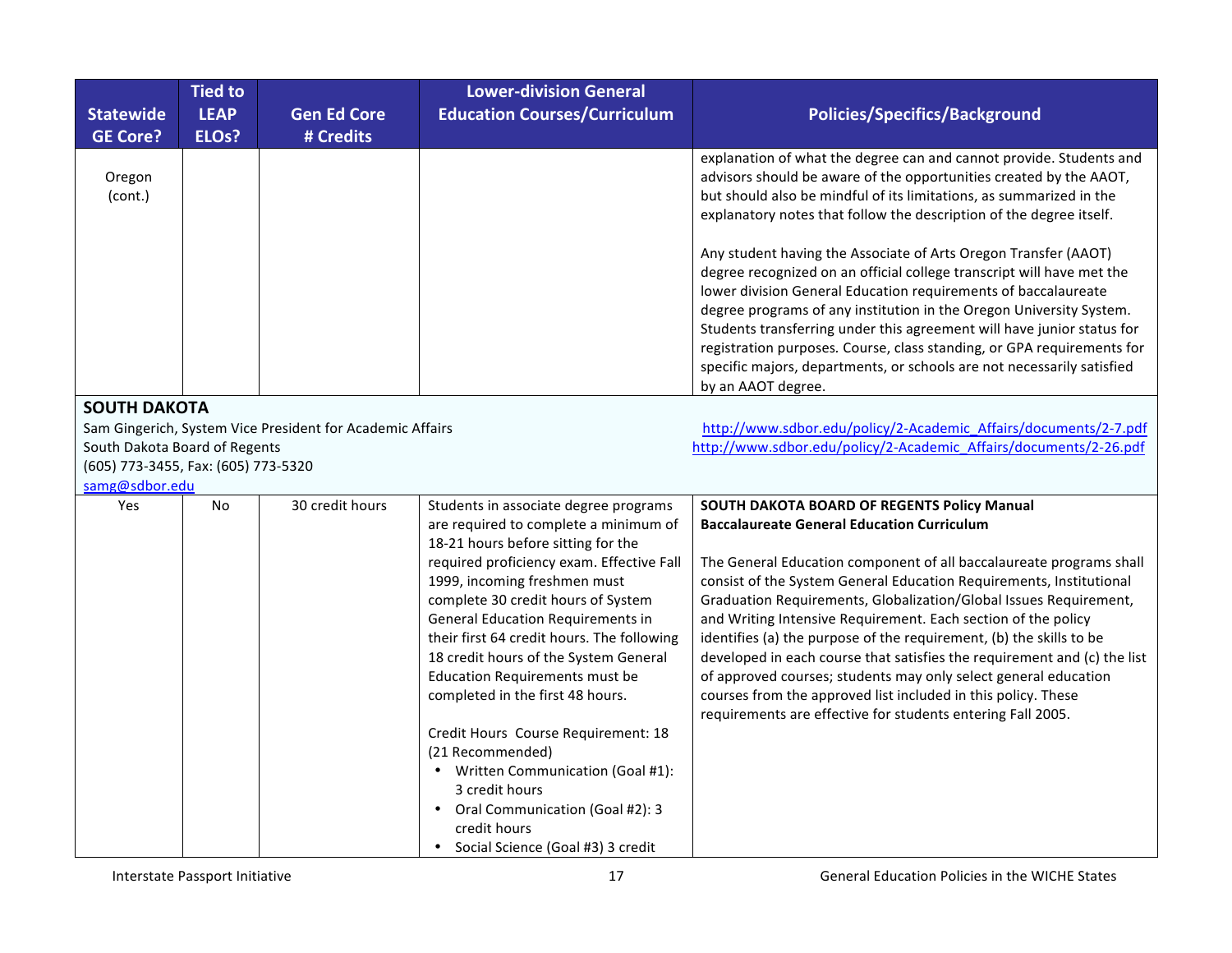| <b>Statewide</b>        | <b>Tied to</b><br><b>LEAP</b> | <b>Gen Ed Core</b> | <b>Lower-division General</b><br><b>Education Courses/Curriculum</b>                                                                                                                               | <b>Policies/Specifics/Background</b> |
|-------------------------|-------------------------------|--------------------|----------------------------------------------------------------------------------------------------------------------------------------------------------------------------------------------------|--------------------------------------|
| <b>GE Core?</b>         | ELO <sub>s</sub> ?            | # Credits          |                                                                                                                                                                                                    |                                      |
| South Dakota<br>(cont.) |                               |                    | hours<br>Humanities & Fine Arts (Goal #4): 3<br>credit hours<br>Mathematics (Goal #5): 3 credit<br>$\bullet$<br>hours<br>Natural Science (Goal #6): 3 credit<br>$\bullet$<br>hours (6 recommended) |                                      |
|                         |                               |                    | The SD System General Education<br>Requirements are built around 7 goals,<br>with each designed to achieve specific<br>student learning outcomes.                                                  |                                      |
|                         |                               |                    | GOAL #1: Students will write effectively<br>and responsibly and will understand and<br>interpret the written expression of<br>others.                                                              |                                      |
|                         |                               |                    | GOAL #2: Students will communicate<br>effectively and responsibly through<br>listening and speaking.                                                                                               |                                      |
|                         |                               |                    | GOAL #3: Students will understand the<br>organization, potential, and diversity of<br>the human community through study of                                                                         |                                      |
|                         |                               |                    | the Social Sciences.<br>GOAL #4: Students will understand the<br>diversity and complexity of the human<br>experience through study of the Arts                                                     |                                      |
|                         |                               |                    | and Humanities<br>GOAL #5: Students will understand and<br>apply fundamental Mathematical                                                                                                          |                                      |
|                         |                               |                    | Processes and Reasoning.<br>GOAL #6: Students will understand the                                                                                                                                  |                                      |
|                         |                               |                    | fundamental principles of the Natural                                                                                                                                                              |                                      |
|                         |                               |                    | Sciences and apply scientific methods of<br>inquiry to investigate the natural world.                                                                                                              |                                      |
|                         |                               |                    | GOAL #7: Students will recognize when<br>information is needed and have the                                                                                                                        |                                      |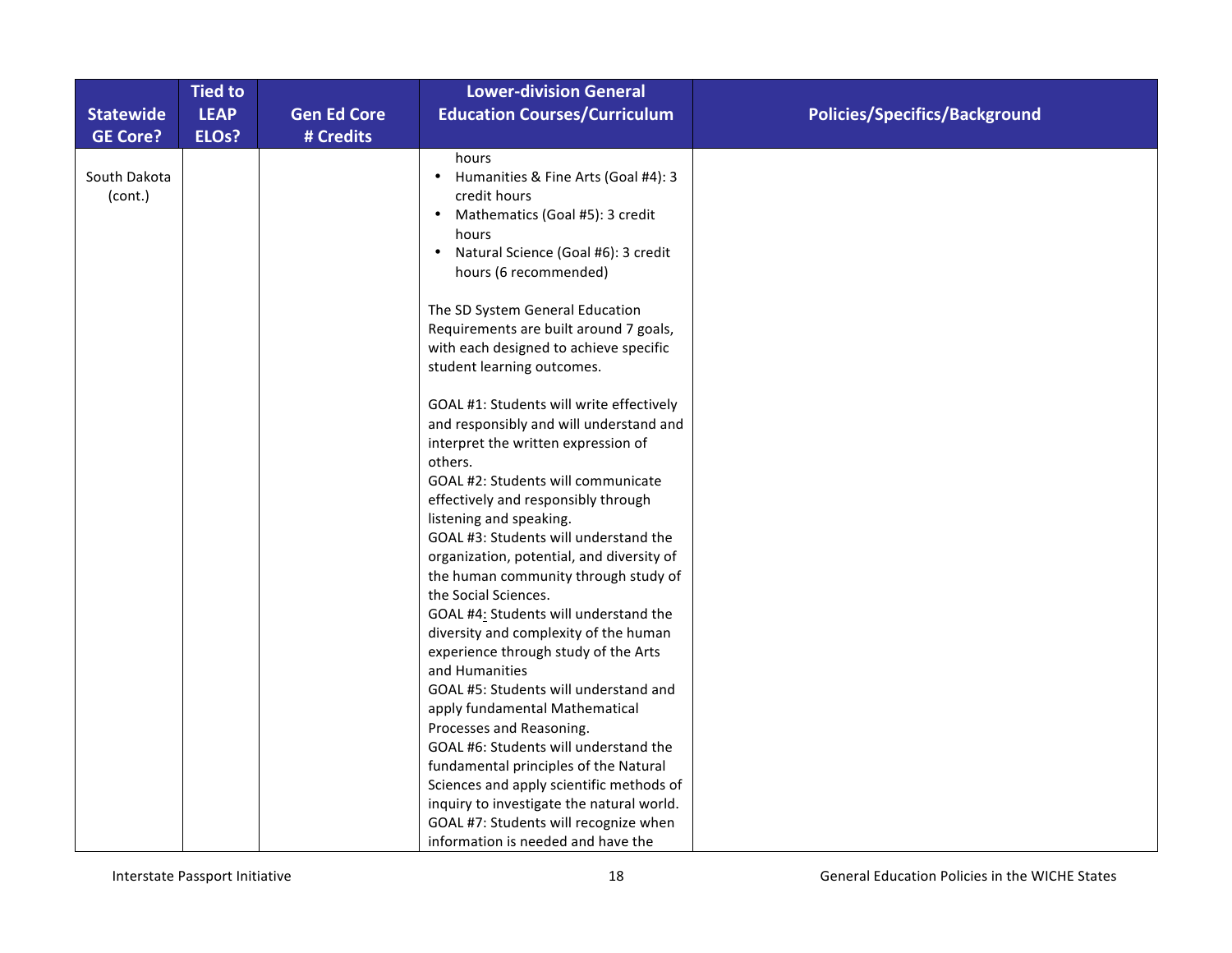| <b>Statewide</b><br><b>GE Core?</b> | <b>Tied to</b><br><b>LEAP</b><br>ELO <sub>s</sub> ? | <b>Gen Ed Core</b><br># Credits | <b>Lower-division General</b><br><b>Education Courses/Curriculum</b>                                                                                                                                                                                                                                                                                                                                                                                                               | <b>Policies/Specifics/Background</b> |
|-------------------------------------|-----------------------------------------------------|---------------------------------|------------------------------------------------------------------------------------------------------------------------------------------------------------------------------------------------------------------------------------------------------------------------------------------------------------------------------------------------------------------------------------------------------------------------------------------------------------------------------------|--------------------------------------|
| South Dakota<br>(cont.)             |                                                     |                                 | ability to locate, organize, critically<br>evaluate, and effectively use<br>information from a variety of sources<br>with intellectual integrity.                                                                                                                                                                                                                                                                                                                                  |                                      |
|                                     |                                                     |                                 | Proficiency Examination:<br>Each student enrolled in an Associate of<br>Arts degree program must take the<br>proficiency examination after the<br>completion of 32 passed credit hours or<br>prior to graduation. The student must<br>have completed, or be enrolled in<br>courses required to complete, the 18<br>credit Associate hours specified below.<br>Students who do not complete the<br>proficiency exam requirements cannot<br>continue registration at the university. |                                      |

#### **UTAH**

Phyllis "Teddi" Safman, Associate Commissioner for Higher Education

# Utah(Board(of(Regents(((((((((((((((((((((((((((((((((((((((((((((((((((((((((((((((((((((((((((((((((((((((((((((((((((((((((((((((((((((((((((((((((((((((((((((((((((((((((((((((((((((((((((((http://higheredutah.org/sbr/policy/pdf/R470.pdf

| (801) 321-7127, psafman@utahsbr.edu |            |            |                                              | http://www.higheredutah.org/about/                                                                                                   |
|-------------------------------------|------------|------------|----------------------------------------------|--------------------------------------------------------------------------------------------------------------------------------------|
| <b>Yes</b>                          | <b>Yes</b> | 12 credits | <b>General Education Core Requirements:</b>  | 3.6. General Education Common Competencies and Learning Goals: To                                                                    |
|                                     |            |            | English 1010, Intro to Writing: 3<br>credits | support efforts to assess the results of General Education instruction,<br>common competencies and learning goals underlying General |
|                                     |            |            | English 2010, Intermediate                   | Education areas shall be identified by the General Education Task Force                                                              |
|                                     |            |            | Writing: 3 credits                           | and faculty during their Majors' meetings under the direction of the                                                                 |
|                                     |            |            | Mathematics 1030, Quantitative               | Chief Academic Officers. These competencies and learning goals will be                                                               |
|                                     |            |            | Literacy, or Mathematics 1040,               | utilized at all USHE institutions. All General Education courses will be                                                             |
|                                     |            |            | Statistics, or Mathematics 1050,             | expected to address the identified competencies and learning goals.                                                                  |
|                                     |            |            | College Algebra (3 or 4 credits): 3          |                                                                                                                                      |
|                                     |            |            | credits                                      | General Education Policy: The purpose of General Education is to help                                                                |
|                                     |            |            | American Institutions: 3 credits             | students prepare for the 21st century by gaining knowledge and                                                                       |
|                                     |            |            |                                              | proficiency in: (1) Intellectual and Practical Skills; (2) Knowledge of                                                              |
|                                     |            |            |                                              | Human Cultures and the Physical and Natural World; (3) Personal and                                                                  |
|                                     |            |            | Acquire Intellectual and Practical Skills:   | Social Responsibility; and (4) Integrative Learning. This policy assures                                                             |
|                                     |            |            | including Inquiry and Analysis, Critical     | there is coherence and consistency in the structure and core                                                                         |
|                                     |            |            | and Creative Thinking, Written and           | requirements of General Education programs at all USHE institutions,                                                                 |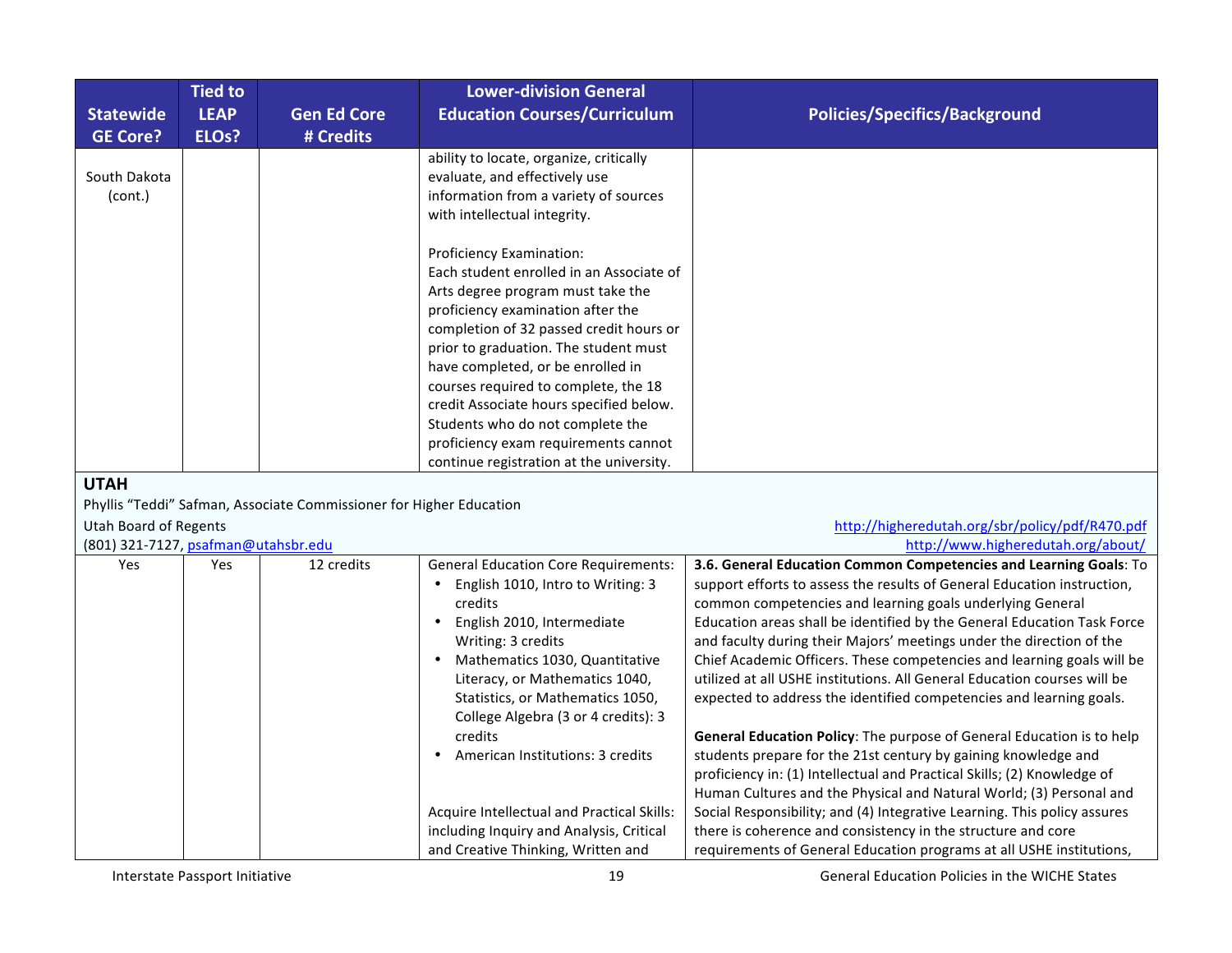|                  | <b>Tied to</b>     |                    | <b>Lower-division General</b>                                                                                                                                                                                                                                                                                                                                                                                                                                                                                                                                                                                                                                                                                                                                                                                                                                                 |                                                                                                                                                                                                                                                                                                                                                                                                                                                                                                                                                                                                                                                                                                                                                                                                                                                                                                                                                                                                                                                                                                                                                                                                                             |
|------------------|--------------------|--------------------|-------------------------------------------------------------------------------------------------------------------------------------------------------------------------------------------------------------------------------------------------------------------------------------------------------------------------------------------------------------------------------------------------------------------------------------------------------------------------------------------------------------------------------------------------------------------------------------------------------------------------------------------------------------------------------------------------------------------------------------------------------------------------------------------------------------------------------------------------------------------------------|-----------------------------------------------------------------------------------------------------------------------------------------------------------------------------------------------------------------------------------------------------------------------------------------------------------------------------------------------------------------------------------------------------------------------------------------------------------------------------------------------------------------------------------------------------------------------------------------------------------------------------------------------------------------------------------------------------------------------------------------------------------------------------------------------------------------------------------------------------------------------------------------------------------------------------------------------------------------------------------------------------------------------------------------------------------------------------------------------------------------------------------------------------------------------------------------------------------------------------|
| <b>Statewide</b> | <b>LEAP</b>        | <b>Gen Ed Core</b> | <b>Education Courses/Curriculum</b>                                                                                                                                                                                                                                                                                                                                                                                                                                                                                                                                                                                                                                                                                                                                                                                                                                           | <b>Policies/Specifics/Background</b>                                                                                                                                                                                                                                                                                                                                                                                                                                                                                                                                                                                                                                                                                                                                                                                                                                                                                                                                                                                                                                                                                                                                                                                        |
| <b>GE Core?</b>  | ELO <sub>s</sub> ? | # Credits          |                                                                                                                                                                                                                                                                                                                                                                                                                                                                                                                                                                                                                                                                                                                                                                                                                                                                               |                                                                                                                                                                                                                                                                                                                                                                                                                                                                                                                                                                                                                                                                                                                                                                                                                                                                                                                                                                                                                                                                                                                                                                                                                             |
| Utah<br>(cont.)  |                    |                    | Oral Communication, Information<br>Literacy, Teamwork and Problem<br>Solving. Also included are Visual,<br>Kinesthetic, Design and Aural firms of<br>Artistic Communication.<br>Gain Knowledge of Human Cultures<br>and the Physical and Natural Worlds:<br>Courses requiring study in the Sciences<br>and Mathematics, Social Sciences,<br>Humanities, Histories, Languages and<br>the Arts, focused by engagement with<br>"big" questions - both contemporary<br>and enduring.<br>Develop Personal and Social<br>Responsibility: Including Civic<br>Knowledge and Engagement - local<br>and global, intercultural knowledge<br>and competence, ethical reasoning and<br>action, foundations and skills for<br>lifelong learning. These categories of<br><b>General Education Development must</b><br>be demonstrated through active<br>involvement with diverse communities | and that institutions will grant total reciprocity for General Education<br>programs completed at other USHE institutions.<br>General Education Credit and Core Requirements: To assure full value<br>and reciprocity among all USHE institutions, the number of credits<br>required in General Education for each institution shall range from at<br>least 30 to 39 semester credits, including credits required in the three<br>core areas of Composition, Mathematics, and American Institutions.<br>Institutions are encouraged to allow students who demonstrate<br>competencies by other means, such as Advanced Placement (AP) tests,<br>International Baccalaureate (IB), College Level Examination Program<br>(CLEP), Prior Learning Assessment, and departmental challenge<br>examinations, to satisfy General Education requirements.<br>General Education Core Requirements: Students must satisfy all of the<br>General Education core requirements (at left), which will be included at<br>all institutions.<br>R470-2. References 2.1. Utah Code §53B-2-106(2)(c) (Direction of<br>Instruction, Examination, Admission and Classification of Students)<br>2.2. Utah Code §53B-16-102 (Changes in Curriculum) |
|                  |                    |                    | and real-world challenges.<br>Demonstrate Integrative Learning:<br>Including synthesis and advanced<br>accomplishment across general and<br>specialized studies, demonstrated<br>through the application of knowledge,<br>skills, and responsibilities to new<br>settings and complex problems.<br>Integrated learning is expected to be<br>part of all courses and programs.                                                                                                                                                                                                                                                                                                                                                                                                                                                                                                 |                                                                                                                                                                                                                                                                                                                                                                                                                                                                                                                                                                                                                                                                                                                                                                                                                                                                                                                                                                                                                                                                                                                                                                                                                             |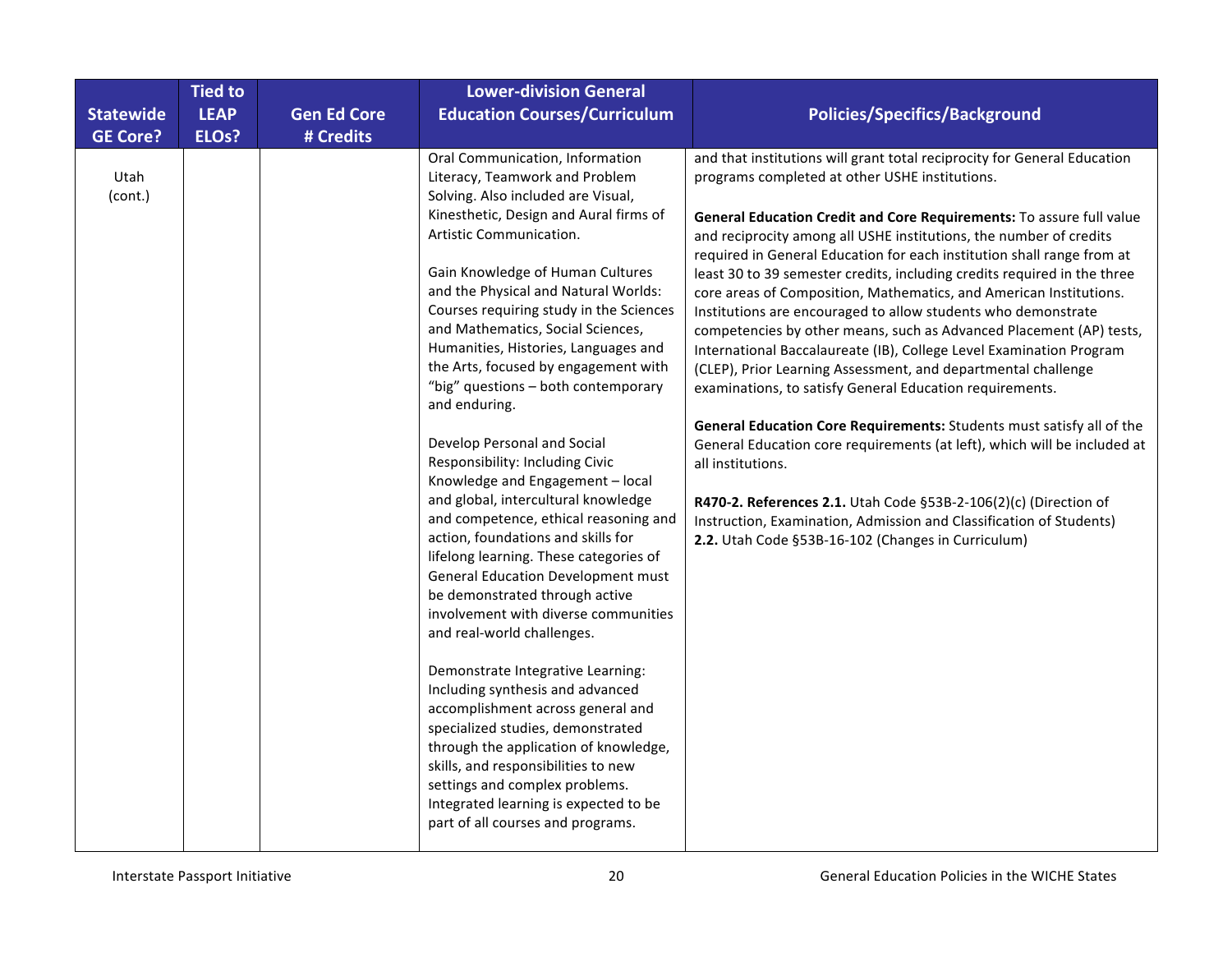|                                    | <b>Tied to</b>                                                                                                              |                                                                                                                         | <b>Lower-division General</b>                                                                                                                                                          |                                                                                                                                                                                                                                                                                           |  |  |  |  |
|------------------------------------|-----------------------------------------------------------------------------------------------------------------------------|-------------------------------------------------------------------------------------------------------------------------|----------------------------------------------------------------------------------------------------------------------------------------------------------------------------------------|-------------------------------------------------------------------------------------------------------------------------------------------------------------------------------------------------------------------------------------------------------------------------------------------|--|--|--|--|
| <b>Statewide</b>                   | <b>LEAP</b>                                                                                                                 | <b>Gen Ed Core</b>                                                                                                      | <b>Education Courses/Curriculum</b>                                                                                                                                                    | <b>Policies/Specifics/Background</b>                                                                                                                                                                                                                                                      |  |  |  |  |
| <b>GE Core?</b>                    | ELO <sub>s</sub> ?                                                                                                          | # Credits                                                                                                               |                                                                                                                                                                                        |                                                                                                                                                                                                                                                                                           |  |  |  |  |
|                                    | <b>WASHINGTON</b>                                                                                                           |                                                                                                                         |                                                                                                                                                                                        |                                                                                                                                                                                                                                                                                           |  |  |  |  |
| Jane Sherman, Vice Provost         |                                                                                                                             |                                                                                                                         |                                                                                                                                                                                        |                                                                                                                                                                                                                                                                                           |  |  |  |  |
|                                    | http://sbctc.edu/college/e_transfer.aspx<br>Washington State University, and Baccalaureate Co-chair, Joint Transfer Counsel |                                                                                                                         |                                                                                                                                                                                        |                                                                                                                                                                                                                                                                                           |  |  |  |  |
| (360) 534-2322, shermanj@wsu.edu   |                                                                                                                             |                                                                                                                         |                                                                                                                                                                                        | http://www.hecb.wa.gov/sites/default/files/WATransferNetwork10-2011.pdf                                                                                                                                                                                                                   |  |  |  |  |
|                                    |                                                                                                                             |                                                                                                                         |                                                                                                                                                                                        | http://www.washingtoncouncil.org/ICRC%20Documents/THE%20ICRC%20HANDBOOK%20%20updated%20August%202010.pdf                                                                                                                                                                                  |  |  |  |  |
|                                    |                                                                                                                             |                                                                                                                         |                                                                                                                                                                                        |                                                                                                                                                                                                                                                                                           |  |  |  |  |
|                                    |                                                                                                                             | Michelle Andreas, Director of Student Services & Transfer Education<br>State Board for Community and Technical Colleges |                                                                                                                                                                                        |                                                                                                                                                                                                                                                                                           |  |  |  |  |
| (360) 704-4400, mandreas@sbctc.edu |                                                                                                                             |                                                                                                                         |                                                                                                                                                                                        |                                                                                                                                                                                                                                                                                           |  |  |  |  |
| Yes                                | No                                                                                                                          | 15 credits                                                                                                              | <b>Basic Requirements:</b>                                                                                                                                                             | The general education core is contained within the Direct Transfer                                                                                                                                                                                                                        |  |  |  |  |
|                                    |                                                                                                                             |                                                                                                                         | Communication Skills (10 credits):                                                                                                                                                     | Agreement. The Direct Transfer Agreement (DTA) Associate degree                                                                                                                                                                                                                           |  |  |  |  |
| All GE, but                        |                                                                                                                             |                                                                                                                         | Must include at least 5 credits in                                                                                                                                                     | (sometimes called the Associate in Arts, Associate in Arts and Sciences,                                                                                                                                                                                                                  |  |  |  |  |
| only within a                      |                                                                                                                             |                                                                                                                         | <b>English Composition. Remaining</b>                                                                                                                                                  | etc. at the various community colleges) is defined as that degree                                                                                                                                                                                                                         |  |  |  |  |
| direct transfer                    |                                                                                                                             |                                                                                                                         | credits, if any, may be an additional                                                                                                                                                  | awarded by a community college to students who have completed a                                                                                                                                                                                                                           |  |  |  |  |
| degree.                            |                                                                                                                             |                                                                                                                         | Composition course or designated                                                                                                                                                       | transfer curriculum. In order to fulfill most general education                                                                                                                                                                                                                           |  |  |  |  |
| As of fall                         |                                                                                                                             |                                                                                                                         | Writing courses or courses in Basic                                                                                                                                                    | requirements for a baccalaureate degree, the Associate degree should                                                                                                                                                                                                                      |  |  |  |  |
| 2012, WA 45                        |                                                                                                                             |                                                                                                                         | Speaking Skills (e.g., Speech, Rhetoric,                                                                                                                                               | possess the following characteristics:                                                                                                                                                                                                                                                    |  |  |  |  |
| will be a one-                     |                                                                                                                             |                                                                                                                         | or Debate).                                                                                                                                                                            | I. Be issued only to students who have earned a cumulative grade                                                                                                                                                                                                                          |  |  |  |  |
| year GE core,                      |                                                                                                                             |                                                                                                                         |                                                                                                                                                                                        | point average of at least 2.00, as calculated by the degree awarding                                                                                                                                                                                                                      |  |  |  |  |
| but won't<br>include all GE.       |                                                                                                                             |                                                                                                                         | Quantitative/Symbolic Reasoning Skills                                                                                                                                                 | institution.                                                                                                                                                                                                                                                                              |  |  |  |  |
|                                    |                                                                                                                             |                                                                                                                         | (5 credits)<br>One of the following (5 credits):                                                                                                                                       | II. Be based on 90 quarter hours of transferable credit including:<br>A. A minimum of 60 quarter hours of general education courses                                                                                                                                                       |  |  |  |  |
|                                    |                                                                                                                             |                                                                                                                         | (1) Symbolic Reasoning course                                                                                                                                                          | distributed as follows:                                                                                                                                                                                                                                                                   |  |  |  |  |
|                                    |                                                                                                                             |                                                                                                                         | (2) Quantitative Reasoning course                                                                                                                                                      |                                                                                                                                                                                                                                                                                           |  |  |  |  |
|                                    |                                                                                                                             |                                                                                                                         | in Computer Science, Statistics,                                                                                                                                                       | <b>Washington 45</b>                                                                                                                                                                                                                                                                      |  |  |  |  |
|                                    |                                                                                                                             |                                                                                                                         | Mathematics, or other discipline for                                                                                                                                                   | Adopted: May 2012, Implemented: Fall 2012                                                                                                                                                                                                                                                 |  |  |  |  |
|                                    |                                                                                                                             |                                                                                                                         | which Intermediate Algebra is a                                                                                                                                                        | The 2010 Washington State Legislature passed Engrossed Second                                                                                                                                                                                                                             |  |  |  |  |
|                                    |                                                                                                                             |                                                                                                                         | prerequisite.                                                                                                                                                                          | Substitute House Bill1795 which required "Community and technical                                                                                                                                                                                                                         |  |  |  |  |
|                                    |                                                                                                                             |                                                                                                                         |                                                                                                                                                                                        | colleges, jointly with the four-year institutions of higher education, [to]                                                                                                                                                                                                               |  |  |  |  |
|                                    |                                                                                                                             |                                                                                                                         | Intermediate Algebra Proficiency: All                                                                                                                                                  | develop a list of academic courses that are equivalent to one-years'                                                                                                                                                                                                                      |  |  |  |  |
|                                    |                                                                                                                             |                                                                                                                         | students must be proficient in                                                                                                                                                         | worth of general education credit and that would transfer for that                                                                                                                                                                                                                        |  |  |  |  |
|                                    |                                                                                                                             |                                                                                                                         | Intermediate Algebra. May be satisfied                                                                                                                                                 | purpose to any other two or four-year institution of higher education."                                                                                                                                                                                                                   |  |  |  |  |
|                                    |                                                                                                                             |                                                                                                                         |                                                                                                                                                                                        |                                                                                                                                                                                                                                                                                           |  |  |  |  |
|                                    |                                                                                                                             |                                                                                                                         |                                                                                                                                                                                        |                                                                                                                                                                                                                                                                                           |  |  |  |  |
|                                    |                                                                                                                             |                                                                                                                         |                                                                                                                                                                                        |                                                                                                                                                                                                                                                                                           |  |  |  |  |
|                                    |                                                                                                                             |                                                                                                                         |                                                                                                                                                                                        |                                                                                                                                                                                                                                                                                           |  |  |  |  |
|                                    |                                                                                                                             |                                                                                                                         | by completion of high school<br>Mathematics through second year<br>Algebra, by course challenge or other<br>examination demonstrating mastery of<br>Intermediate Algebra skills, or by | This transfer agreement implements legislative requirements and<br>ensures that a student who completes any of the courses listed at a<br>public community or technical college in the State of Washington will<br>be able to transfer them as general education (or core) requirement(s) |  |  |  |  |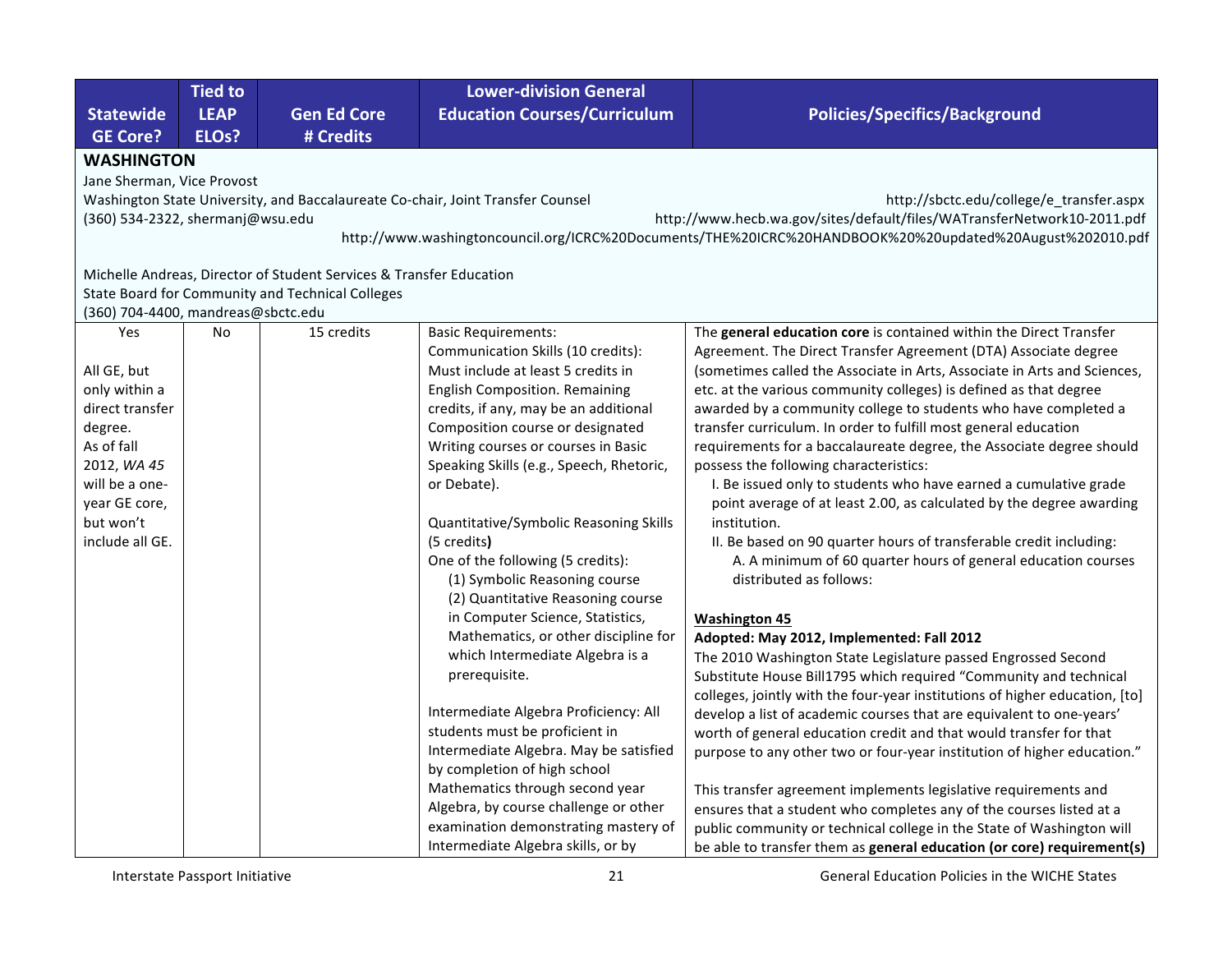|                                     | <b>Tied to</b>                    |                                 | <b>Lower-division General</b>                                                                                                                                                                      |                                                                                                                                                                                                                                                                                                                                                                                                                                           |
|-------------------------------------|-----------------------------------|---------------------------------|----------------------------------------------------------------------------------------------------------------------------------------------------------------------------------------------------|-------------------------------------------------------------------------------------------------------------------------------------------------------------------------------------------------------------------------------------------------------------------------------------------------------------------------------------------------------------------------------------------------------------------------------------------|
| <b>Statewide</b><br><b>GE Core?</b> | <b>LEAP</b><br>ELO <sub>s</sub> ? | <b>Gen Ed Core</b><br># Credits | <b>Education Courses/Curriculum</b>                                                                                                                                                                | <b>Policies/Specifics/Background</b>                                                                                                                                                                                                                                                                                                                                                                                                      |
| Washington<br>(cont.)               |                                   |                                 | completion of an Intermediate Algebra<br>course (to be numbered below 100) or<br>a Mathematics course for which                                                                                    | to any public baccalaureate institution in the state. Students may<br>transfer a maximum of 45 credits under this agreement.                                                                                                                                                                                                                                                                                                              |
|                                     |                                   |                                 | Intermediate Algebra is a prerequisite.<br>Washington 45: A student who                                                                                                                            | Students are encouraged to complete a transfer program appropriate<br>for their major. This agreement is not intended to replace the Direct<br>Transfer Agreement, Associate of Science Tracks I and II or any Major                                                                                                                                                                                                                      |
|                                     |                                   |                                 | completes courses selected from<br>within the general education                                                                                                                                    | Related Program agreement.                                                                                                                                                                                                                                                                                                                                                                                                                |
|                                     |                                   |                                 | categories listed below at a public<br>community, technical, 4-year college,<br>or university in Washington State will<br>be able to transfer and apply a                                          | Students who transfer courses within this agreement must still meet a<br>receiving institution's general education requirements and<br>requirements in major, minor and professional programs.                                                                                                                                                                                                                                            |
|                                     |                                   |                                 | maximum of 45 quarter credits toward<br>general education requirement(s) at<br>any other public and most private<br>higher education institutions in the<br>state.                                 | Originally formed in 2003 as the Joint Access and Oversight Group<br>(JAOG), the Joint Transfer Council considers statewide transfer issues<br>and recommends policy strategies. It is a standing committee that<br>meets about six times a year with representatives from the public and<br>independent academic degree-granting institutions and the HECB. The<br>name was changed to the Joint Transfer Council in the spring of 2011. |
|                                     |                                   |                                 | For transfer purposes, a student must<br>have a minimum grade of C or better<br>(2.0 or above) in each course<br>completed from this list.                                                         |                                                                                                                                                                                                                                                                                                                                                                                                                                           |
|                                     |                                   |                                 | Students who transfer Washington 45<br>courses must still meet a receiving<br>institution's admission requirements<br>and eventually satisfy all their general<br>education requirements and their |                                                                                                                                                                                                                                                                                                                                                                                                                                           |
|                                     |                                   |                                 | degree requirements in major, minor,<br>and professional programs.<br>Communications (5 credits)<br>Quantitative and Symbolic<br>Reasoning (5 credits)<br>Humanities (10 credits in 2              |                                                                                                                                                                                                                                                                                                                                                                                                                                           |
|                                     |                                   |                                 | different subject areas or<br>disciplines<br>Social Science (10 credits in 2                                                                                                                       |                                                                                                                                                                                                                                                                                                                                                                                                                                           |